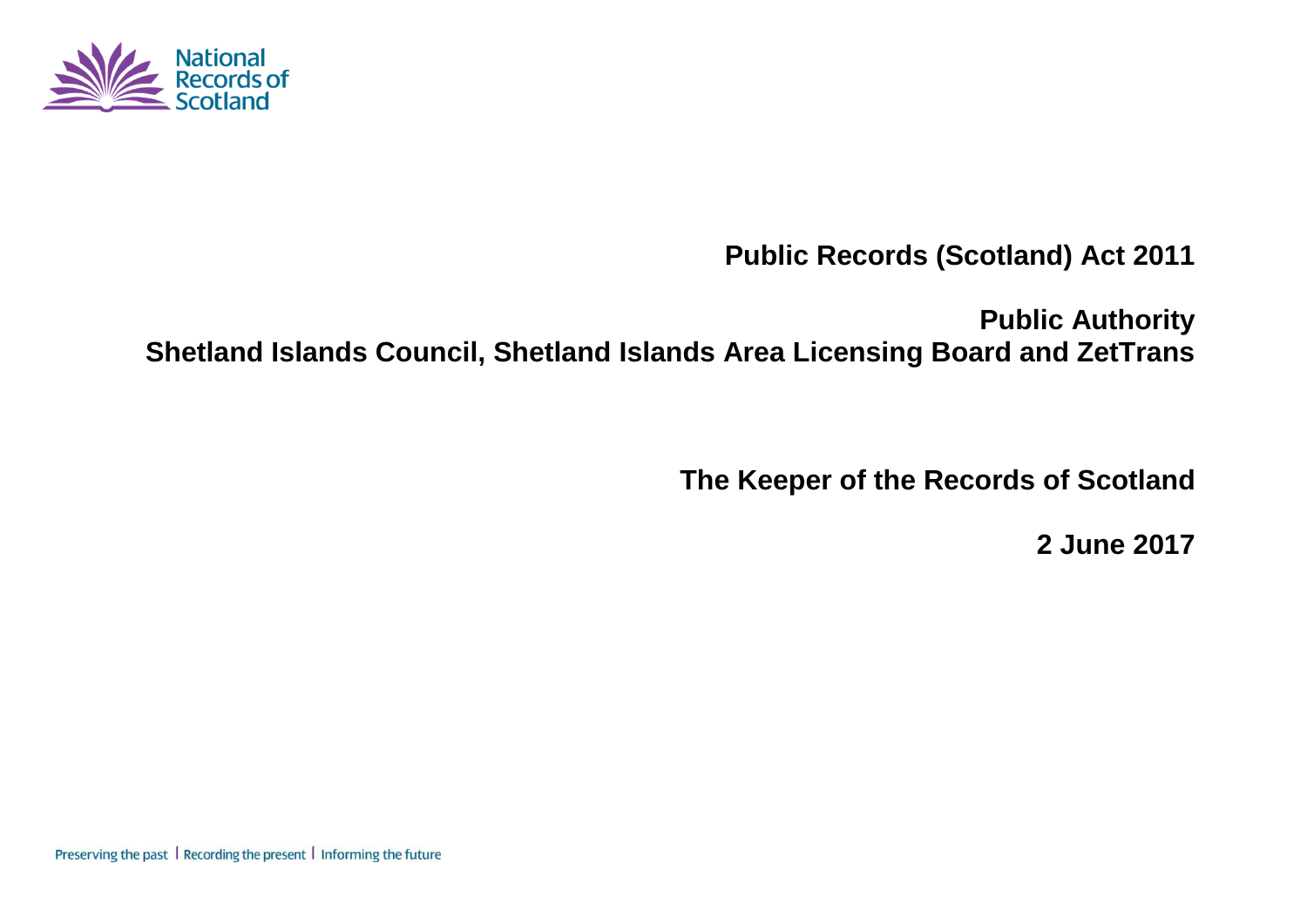#### Assessment Report

#### **Contents**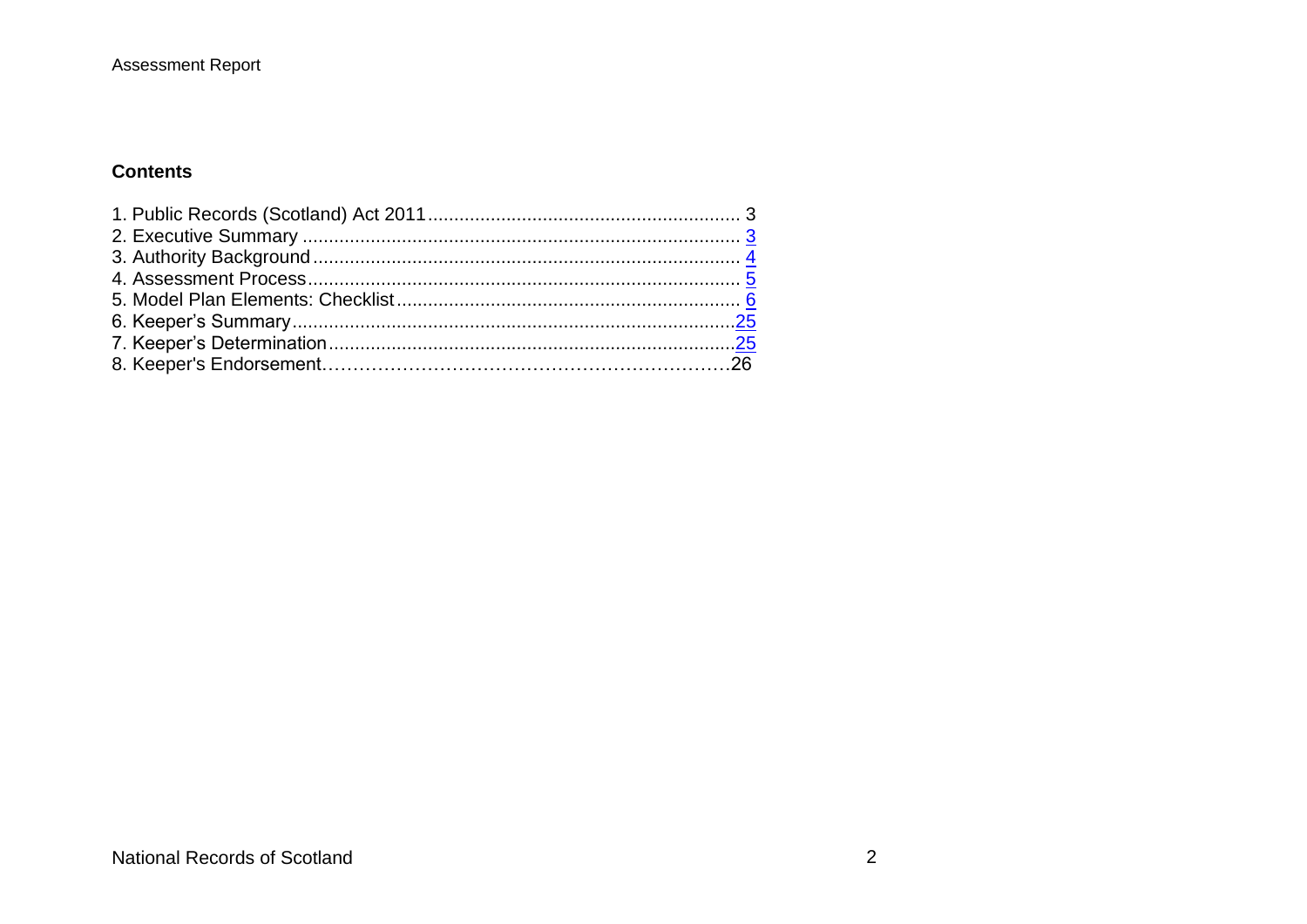## **1. Public Records (Scotland) Act 2011**

The Public Records (Scotland) Act 2011 (the Act) received Royal assent on 20 April 2011. It is the first new public records legislation in Scotland since 1937 and came fully into force on 1 January 2013. Its primary aim is to promote efficient and accountable record keeping by named Scottish public authorities.

The Act has its origins in *The Historical Abuse Systemic Review: Residential Schools and Children's Homes in Scotland 1950-1995* (The Shaw Report) published in 2007. The Shaw Report recorded how its investigations were hampered by poor record keeping and found that thousands of records had been created, but were then lost due to an inadequate legislative framework and poor records management. Crucially, it demonstrated how former residents of children's homes were denied access to information about their formative years. The Shaw Report demonstrated that management of records in all formats (paper and electronic) is not just a bureaucratic process, but central to good governance and should not be ignored. A follow-up review of public records legislation by the Keeper of the Records of Scotland (the Keeper) found further evidence of poor records management across the public sector. This resulted in the passage of the Act by the Scottish Parliament in March 2011.

The Act requires a named authority to prepare and implement a records management plan (RMP) which must set out proper arrangements for the management of its records. A plan must clearly describe the way the authority cares for the records that it creates, in any format, whilst carrying out its business activities. The RMP must be agreed with the Keeper and regularly reviewed.

### **2. Executive Summary**

This report sets out the findings of the Keeper's assessment of the RMP of Shetland Islands Council, Shetland Islands Area Licensing Board and ZetTrans by the Public Records (Scotland) Act 2011 Assessment Team following its submission to the Keeper on 25 October 2016*.*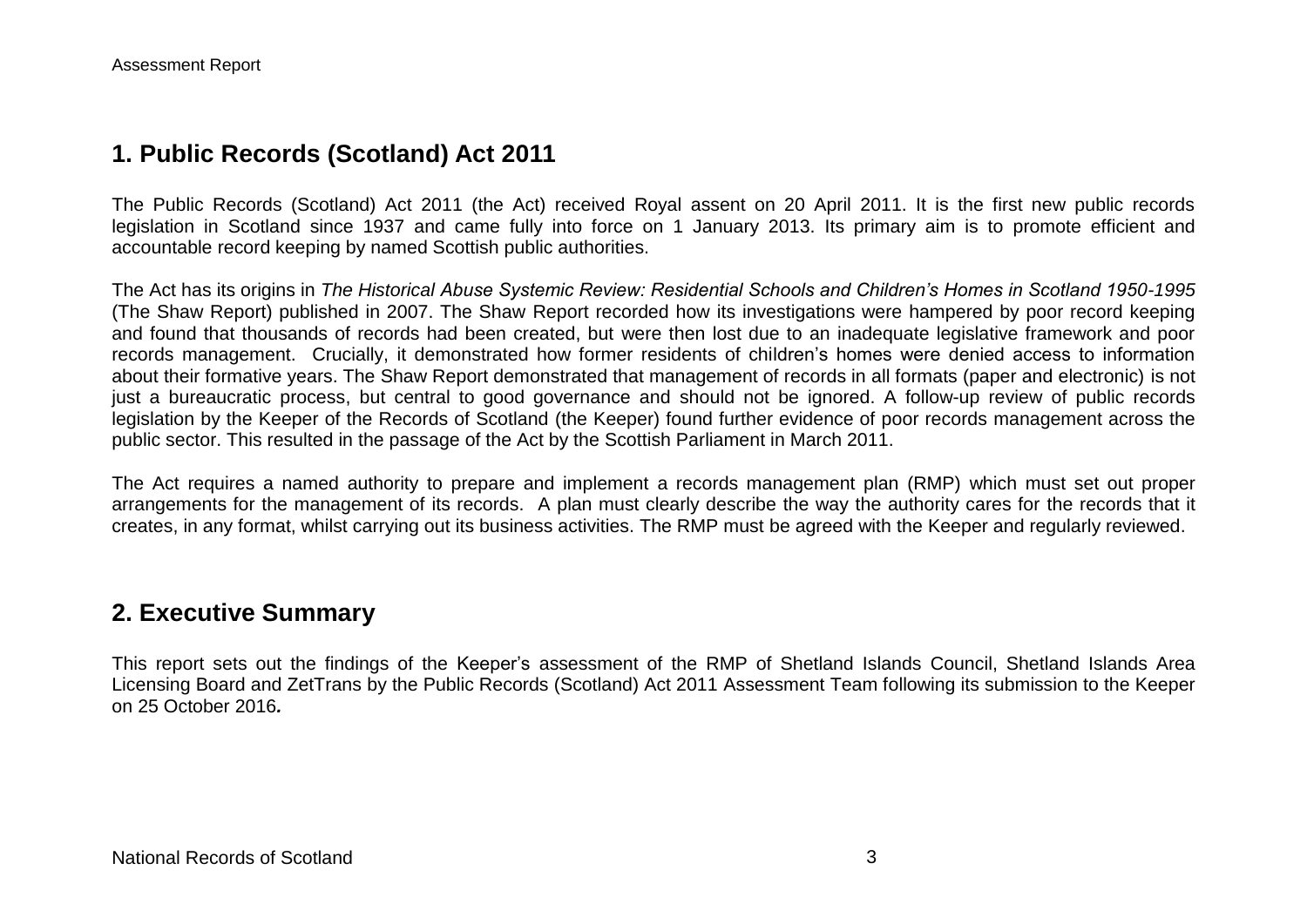The assessment considered whether the RMP of Shetland Islands Council, Shetland Islands Area Licensing Board and ZetTrans was developed with proper regard to the 14 elements of the Keeper's statutory Model Records Management Plan (the Model Plan) under section 8(3) of the Act, and whether in this respect it complies with it and the specific requirements of the Act.

The outcome of the assessment and the Keeper's decision on whether the RMP of Shetland Islands Council, Shetland Islands Area Licensing Board and ZetTrans complies with the Act can be found under section 7 of this report with relevant recommendations.

# **3. Authority Background**

Shetland Islands Council is one of 32 councils in Scotland, serving 22,400 people across 1,468 square km.

The Council has 22 elected members, serving on 6 three-member wards and 1 four-member ward. Members will serve until 2017.

All councillors are independent – none represent a political party.

As well as representing their ward, members serve on the following committees, which meet around every seven weeks at the Lerwick Town Hall:

- Fducation and Families
- Social Services
- Environment and Transport
- Development

The Shetland Islands Licensing Board comprises 10 members and is responsible for the issuing of various licenses such as liquor, fireworks and taxi.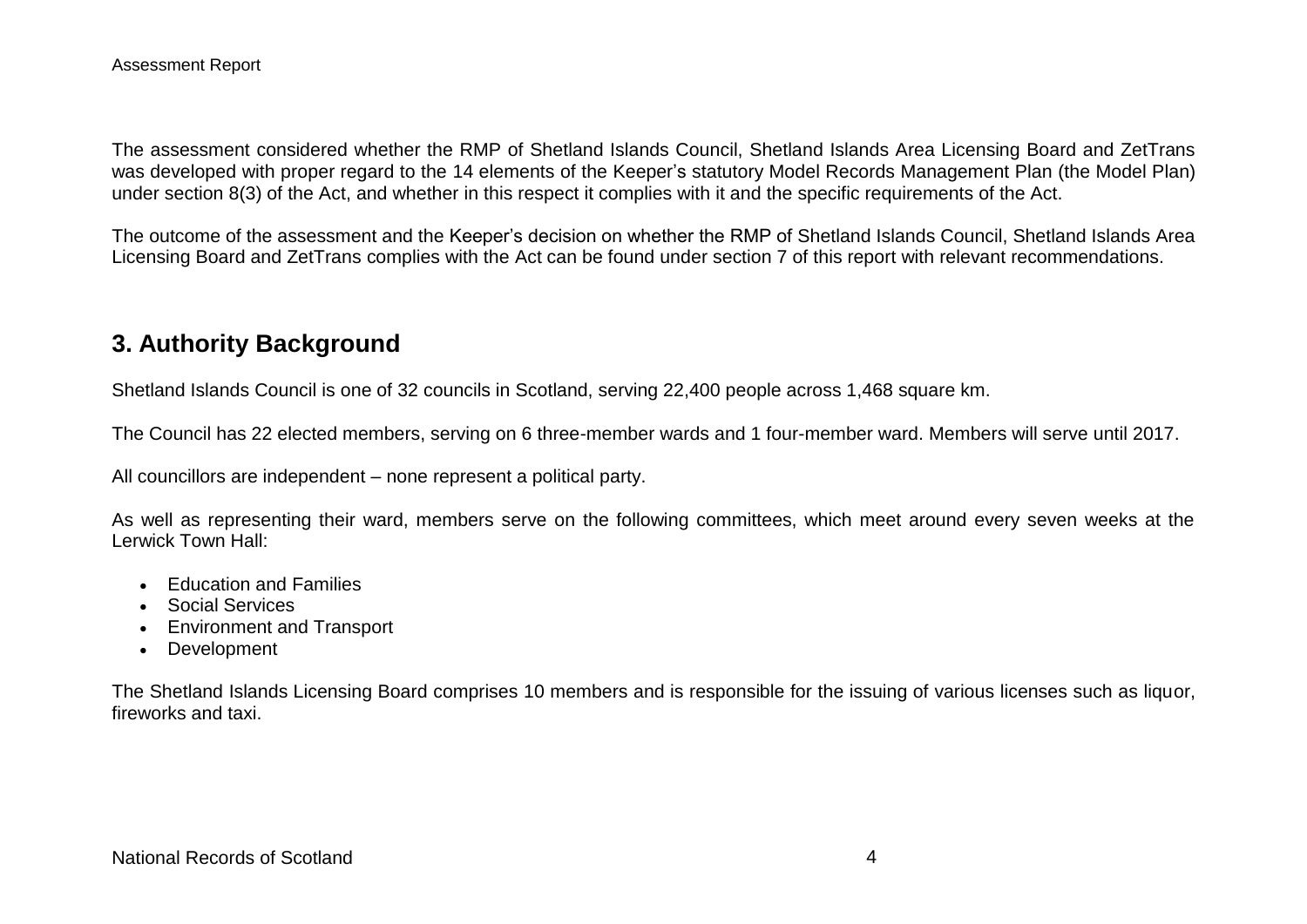ZetTrans is a statutory body responsible for the provision and maintenance of public transport services in the Shetland Islands. Working in cooperation with a number of stakeholders and interested bodies, including bus operators, airlines and ferry companies, ZetTrans is geared towards the development of a sustainable transport network to meet the needs of the present while also looking towards the future.

## **4. Keeper's Assessment Process**

The RMP was assessed by the Public Records (Scotland) Act Assessment Team on behalf of the Keeper. Assessors used the checklist elements listed in section 5, to establish whether Shetland Islands Council, Shetland Islands Area Licensing Board and ZetTrans' RMP was developed with proper regard to the elements of the Model Plan and is compliant with the Act. The assessment also considered whether there was sufficient supporting evidence of such compliance.

#### **Key:**

| The Keeper agrees this | The Keeper agrees this     | There is a serious |
|------------------------|----------------------------|--------------------|
| element of an          | element of an authority's  | gap in provision   |
| authority's plan.      | plan as an 'improvement    | for this element   |
|                        | model'. This means that    | with no clear      |
|                        | he is convinced of the     | explanation of how |
|                        | authority's commitment to  | this will be       |
|                        | closing a gap in           | addressed. The     |
|                        | provision. He will request | Keeper may         |
|                        | that he is updated as      | choose to return   |
|                        | work on this element       | the RMP on this    |
|                        | progresses.                | basis.             |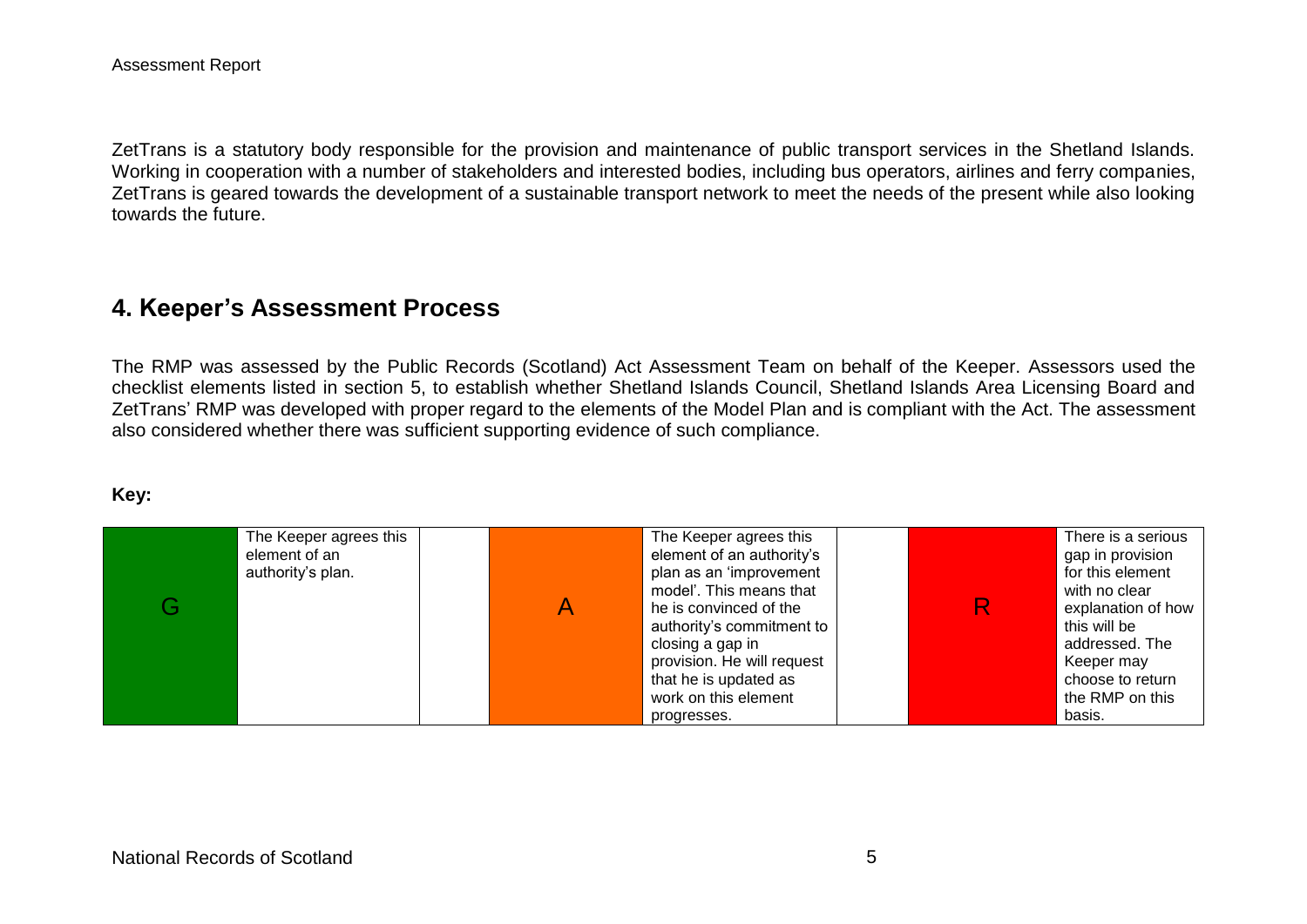| <b>Element</b>                                | <b>Present</b> | <b>Evidence</b> | <b>Notes</b>                                                                                                                                                                                                                                                                                                                                                                                                                                                                                                                                                                                          |
|-----------------------------------------------|----------------|-----------------|-------------------------------------------------------------------------------------------------------------------------------------------------------------------------------------------------------------------------------------------------------------------------------------------------------------------------------------------------------------------------------------------------------------------------------------------------------------------------------------------------------------------------------------------------------------------------------------------------------|
| 1. Senior<br>Officer<br>Compulsory<br>element | G              | G               | The Records Management Plan (RMP) states that Mr Jan-Robert Riise, Executive<br>Manager – Governance and Law, is the individual who has overall senior<br>management responsibility for records management within the Council. This is<br>confirmed in a Report from the Executive Manager - Governance and Law<br>presented to the Corporate Management Team on 18 October 2016 (evidence 01-<br>$1$ ).                                                                                                                                                                                              |
|                                               |                |                 | The RMP also identifies Christine Ferguson, Director of Corporate Services, as the<br>Senior Information Risk Owner (SIRO). The SIRO is responsible for ensuring<br>compliance with legislation, ensuring information governance best practice is being<br>followed and for delivering the requirements of the Information Management<br>Strategy (evidence 01-2). The SIRO is supported in this by the Information<br>Governance Board, for which the Terms of Reference have been submitted<br>(evidence 01-3). This document also describes the membership of the Group, which<br>the SIRO chairs. |
|                                               |                |                 | Also provided as evidence is a letter from Ms Ferguson (evidence 01-10) describing<br>the Council's Business Transformation Programme (BTP). The BTP was approved<br>by the Council in February 2017 and comprises eight distinct work streams which<br>are intended to increase the efficiency of the Council. One of these streams is the<br>Information Management and Improvement Programme, of which records<br>management forms a key component. Timescales of planned work as part of the<br>Information Management and Improvement Programme will become clearer over<br>the coming months.   |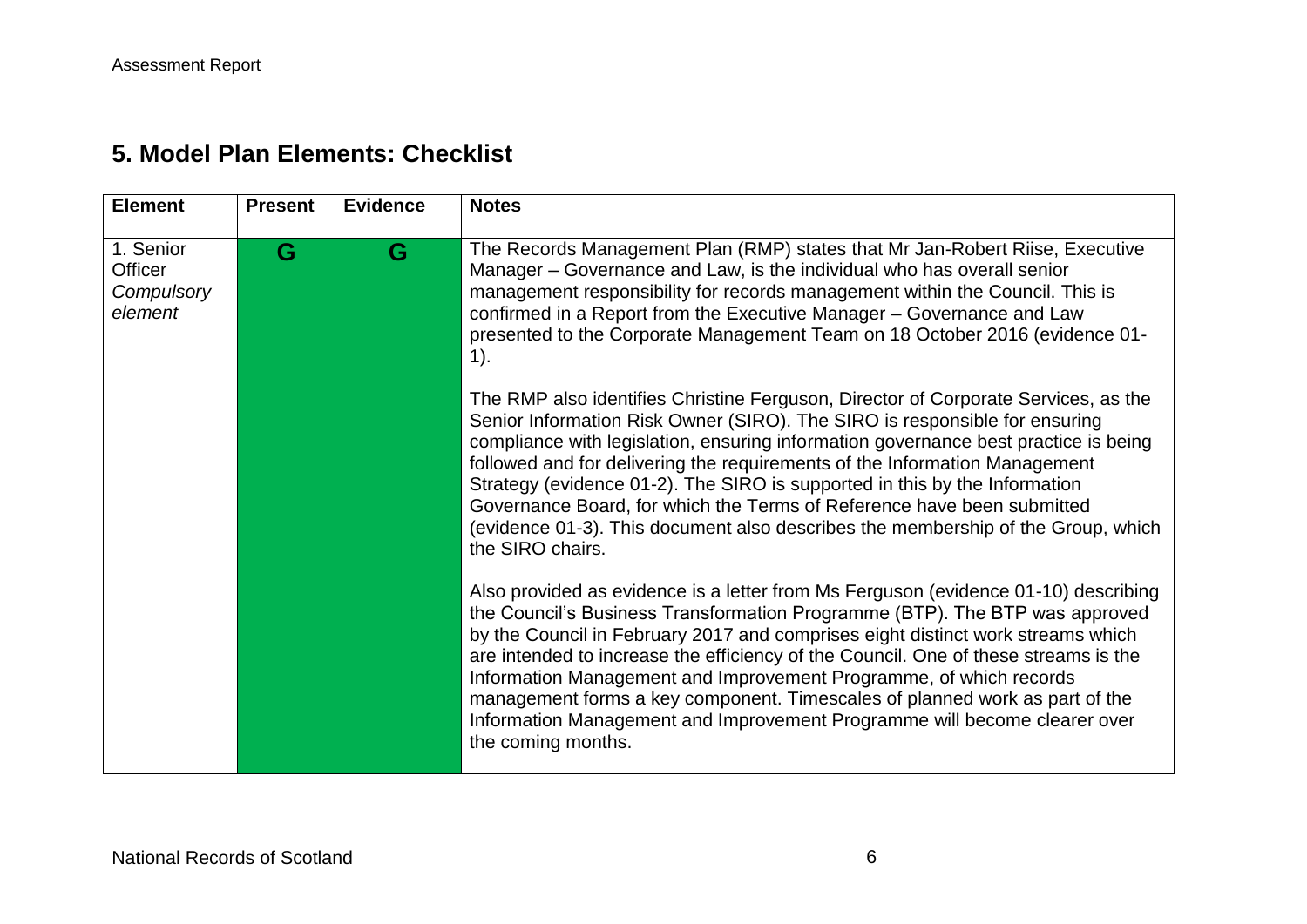|                       |   |   | The RMP also states that Jan-Robert Riise, Executive Manager - Governance and<br>Law, acts as the proper officer for compliance with the statutory functions and<br>obligations of the Council.                                                                                                                                                                                                                                                                                                                                                                                                                                                                                                                       |
|-----------------------|---|---|-----------------------------------------------------------------------------------------------------------------------------------------------------------------------------------------------------------------------------------------------------------------------------------------------------------------------------------------------------------------------------------------------------------------------------------------------------------------------------------------------------------------------------------------------------------------------------------------------------------------------------------------------------------------------------------------------------------------------|
|                       |   |   | Mr Riise acts as Vice-Chair of the Information Management Group. Submitted as<br>evidence is Mr Riise's Job Profile (evidence 01-5). This contains an objective to<br>ensure that the Council complies with its duties under Data Protection, Freedom of<br>Information and other associated legislation, which would include PRSA.                                                                                                                                                                                                                                                                                                                                                                                   |
|                       |   |   | The Scheme of Delegation (evidence 01-6) also confirms Mr Riise as Clerk to the<br>Licensing Board. Acting in this role, he has supplied a letter (evidence 01-8)<br>confirming that the Licensing Board is part of a 'common' RMP along with the<br>Council and ZetTrans. The letter commits the Licensing Board to following the<br>records management policies and procedures set out in the joint RMP.                                                                                                                                                                                                                                                                                                            |
|                       |   |   | Additionally, Mr Riise fulfils the role of Secretary to the Shetland Transport<br>Partnership (ZetTrans). The relationship between the Council and the Transport<br>Partnership is defined in a Minute of Agreement (evidence 01-7A) which has been<br>supplied as evidence. Also submitted is an extract from the Transport Partnership's<br>Administrative Regulations relating to the appointment of a Secretary (evidence 01-<br>7B). Acting in his role as Secretary to ZetTrans, Mr Riise has submitted a letter<br>(evidence 01-9) stating that ZetTrans will form part of a common plan with the<br>Council and Licensing Board and agrees to follow the policies and procedures as<br>part of the joint RMP. |
|                       |   |   | The Keeper agrees that appropriate individuals have been identified to take senior<br>management responsibility for records management within the Council, Licensing<br>Board and ZetTrans as required by the Public Records (Scotland) Act 2011 (PRSA).                                                                                                                                                                                                                                                                                                                                                                                                                                                              |
| 2. Records<br>Manager | G | G | The RMP identifies Mrs Anne Cogle, Team Leader - Administration, as the officer<br>with operational responsibility for records management within the Council.                                                                                                                                                                                                                                                                                                                                                                                                                                                                                                                                                         |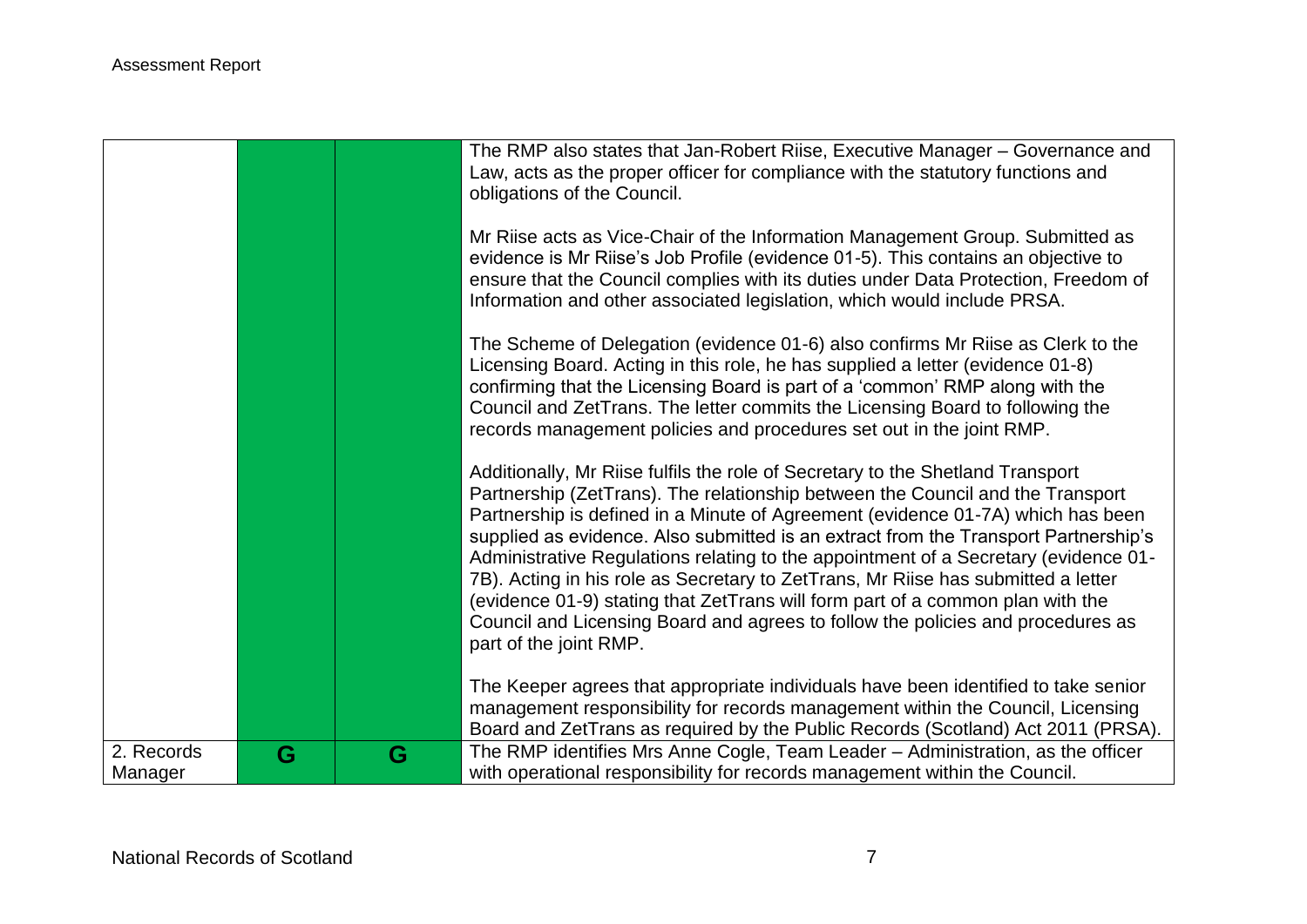| Compulsory<br>element | Submitted as evidence is Mrs Cogle's Job Profile (evidence 02-1A) which contains a<br>requirement to act as the Council's appointed officer for the day-to-day management<br>of the Council's records and for ensuring compliance with the RMP.                                                                                                                                                                                                                                                                                                                                          |
|-----------------------|------------------------------------------------------------------------------------------------------------------------------------------------------------------------------------------------------------------------------------------------------------------------------------------------------------------------------------------------------------------------------------------------------------------------------------------------------------------------------------------------------------------------------------------------------------------------------------------|
|                       | The Council recognises that the Records Management Policy is out-of date<br>and is currently being revised and updated. A draft Policy (evidence 03-6) has<br>been submitted showing the Council's commitment to ensuring that it reflects<br>its current approach and the post titles and responsibilities appointed to<br>ensure compliance with the Policy. The draft Policy does identify the Team<br>Leader - Administration as the Council's Records Manager. The Keeper,<br>however, requests that he is sent the updated Policy once it has been<br>approved and is operational. |
|                       | Mrs Cogle will be supported in this role by the following:                                                                                                                                                                                                                                                                                                                                                                                                                                                                                                                               |
|                       | Committee Assistant - whose Job Profile (evidence 02-1B) indicates that they will<br>play a key role in developing the records management action plan and taking<br>forward the key projects;                                                                                                                                                                                                                                                                                                                                                                                            |
|                       | Committee Officer - whose Job Profile (evidence 02-1C) shows a responsibility for<br>assisting the Records Manager and the Data Protection Officer.                                                                                                                                                                                                                                                                                                                                                                                                                                      |
|                       | Further assistance will be provided by the Business Support Officer, Personal<br>Assistant and Administration Officer.                                                                                                                                                                                                                                                                                                                                                                                                                                                                   |
|                       | The RMP confirms that Mrs Anne Cogle, Team Leader - Administration, has<br>operational day-to-day responsibility for records management for the Council,<br>Licensing Board and ZetTrans. The appointment of Mrs Cogle to the role of records<br>manager for the Licensing Board and ZetTrans is confirmed in letters from Mr Jan-<br>Robert Riise in his dual roles as Clerk to the Shetland Islands Area Licensing Board                                                                                                                                                               |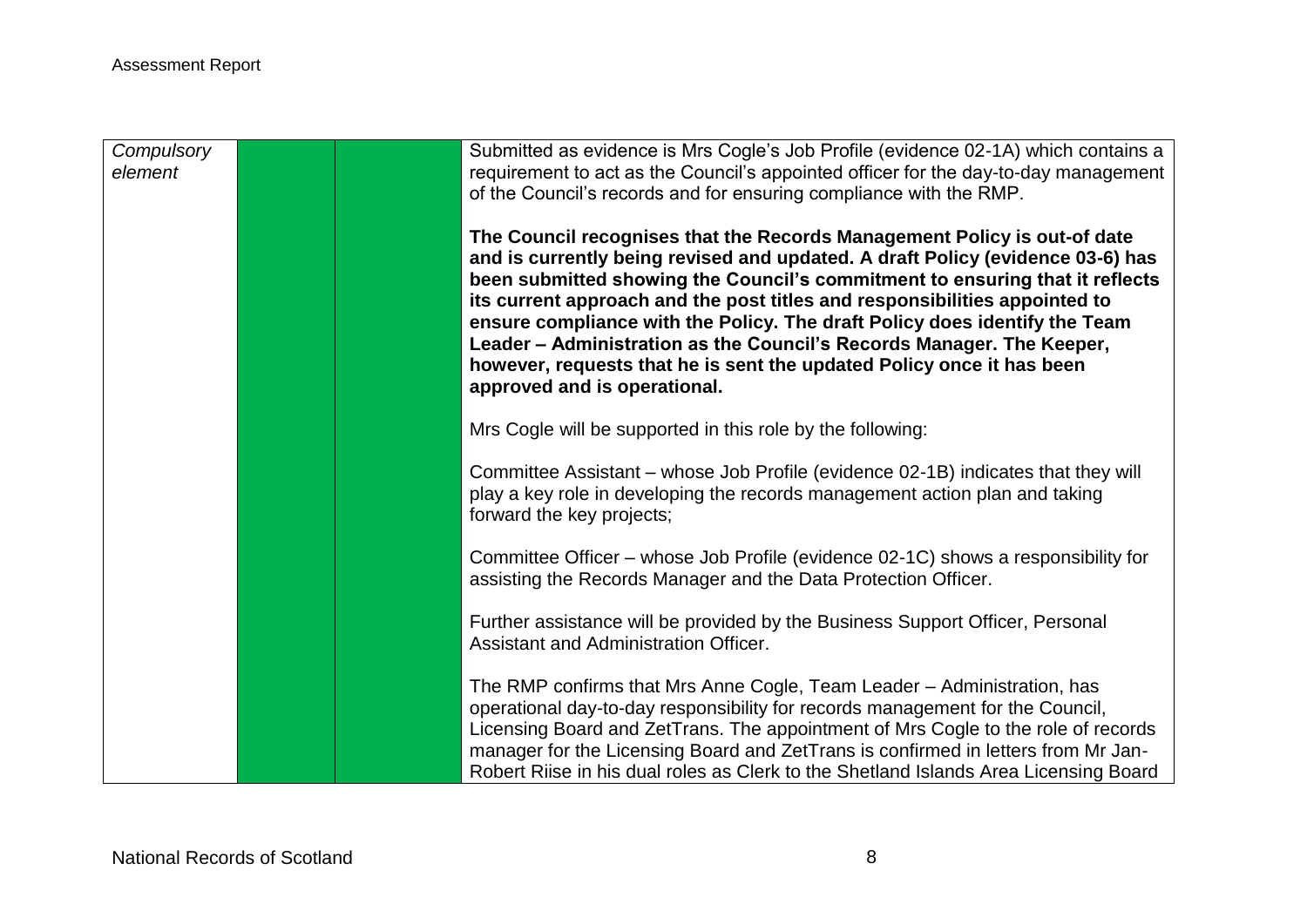|                                    |   |   | and Secretary of ZetTrans (evidence 02-2 and 3) (see Element 1).                                                                                                                                                                                                                                                                                                                                                                                                                                                                                                                                                                                                                                                                                                                                                                                                                             |
|------------------------------------|---|---|----------------------------------------------------------------------------------------------------------------------------------------------------------------------------------------------------------------------------------------------------------------------------------------------------------------------------------------------------------------------------------------------------------------------------------------------------------------------------------------------------------------------------------------------------------------------------------------------------------------------------------------------------------------------------------------------------------------------------------------------------------------------------------------------------------------------------------------------------------------------------------------------|
|                                    |   |   | The RMP states that all staff are responsible for ensuring that they comply with the<br>Records Management Policy. Line managers are required to ensure that their staff<br>follow the Policy and identify any staff training requirements.                                                                                                                                                                                                                                                                                                                                                                                                                                                                                                                                                                                                                                                  |
|                                    |   |   | The network of records management contact officers, office administrators and<br>business support officers (known as the Liaison Group) are responsible for making<br>themselves familiar with records management practices and procedures, supporting<br>users, ensuring the security of records and file records promptly and accurately. The<br>Liaison Group has not met for a number of years but the Council intends to re-<br>constitute it. The Improvement Programme Actions shows a commitment to<br>reviewing the records management responsibilities currently allocated to staff and to<br>include these in the job descriptions of Senior Information Asset Owners,<br>Information Asset Owners, and Information Asset Administrators. The Keeper<br>commends the creation of a network of staff to assist with the consistent application<br>of records management practices. |
|                                    |   |   | The Keeper agrees that an appropriate individual has been identified to take<br>operational responsibility for records management in the Council, Licensing Board<br>and ZetTrans as required by the PRSA.                                                                                                                                                                                                                                                                                                                                                                                                                                                                                                                                                                                                                                                                                   |
| 3. Policy<br>Compulsory<br>element | G | A | The Council has submitted its current Records Management Policy (evidence<br>03-1). This is dated 2003. The Council has stated that the Records<br>Management Policy is currently being revised and that as evidence of its<br>commitment to ensuring it is brought up-to-date the Council has supplied the<br>current draft of the Policy (evidence 03-6). This has undergone a lot of<br>revision in particular around the need to comply with the requirements of the<br>PRSA and also updating the key roles and responsibilities. The Keeper<br>requests that he is sent a copy of the updated Policy once it has been<br>reviewed and approved.                                                                                                                                                                                                                                        |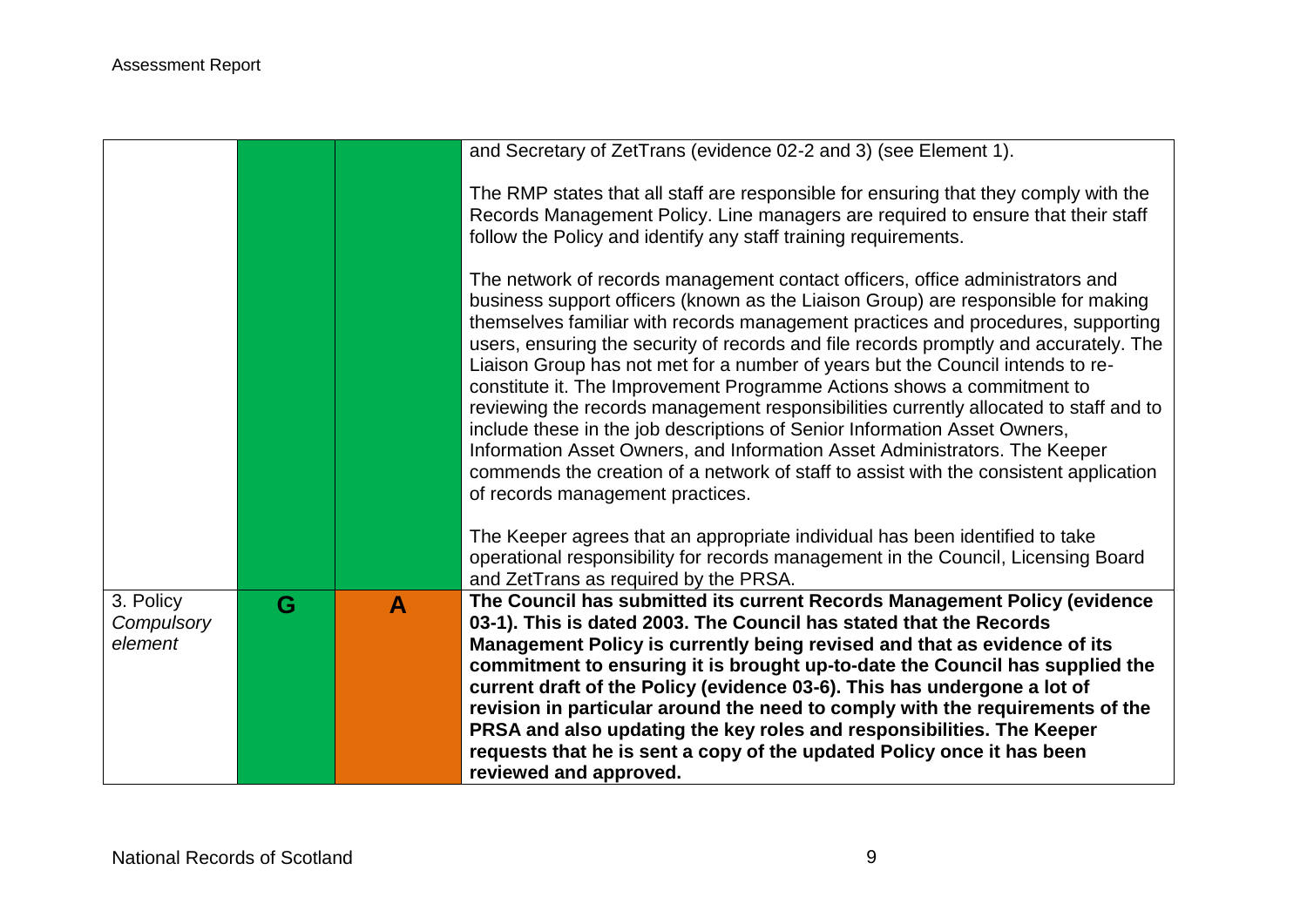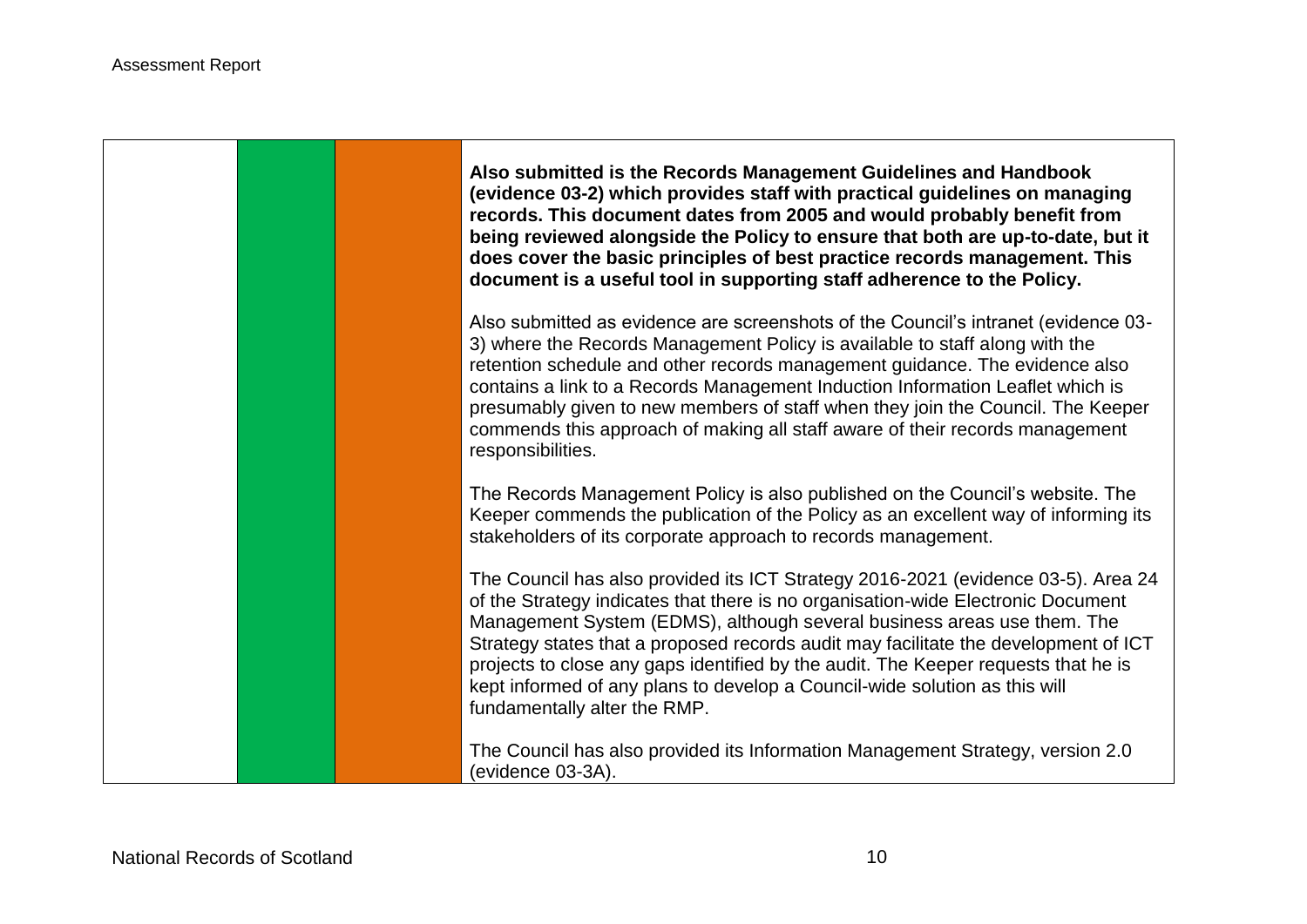|                               |   |   | The Keeper agrees that the Council has an operational records management<br>policy statement which is available to staff. The Records Management Policy<br>is currently undergoing revision and the Keeper therefore requests that he is<br>sent the updated Policy once it has been approved and is operational.                                                                                                                                                                                                                                                                                                                                                                                                                                                                                                                                                                                                                                                                                                                                                                        |
|-------------------------------|---|---|------------------------------------------------------------------------------------------------------------------------------------------------------------------------------------------------------------------------------------------------------------------------------------------------------------------------------------------------------------------------------------------------------------------------------------------------------------------------------------------------------------------------------------------------------------------------------------------------------------------------------------------------------------------------------------------------------------------------------------------------------------------------------------------------------------------------------------------------------------------------------------------------------------------------------------------------------------------------------------------------------------------------------------------------------------------------------------------|
| 4. Business<br>Classification | A | G | The Council has submitted its Retention and Destruction Schedule, version 11.2,<br>September 2015 (evidence 04-1), which also acts as the Council's Business<br>Classification Scheme (BCS). It is based on the Local Government Business<br>Classification Scheme (LGBCS), which the Keeper recognises as an appropriate<br>tool for local authorities.                                                                                                                                                                                                                                                                                                                                                                                                                                                                                                                                                                                                                                                                                                                                 |
|                               |   |   | The operation of the Retention and Destruction Schedule is supported by each<br>business area having its own local fileplan. Samples of these for Trading Standards<br>and Transport have been submitted as evidence (evidence 04-2A and B). These<br>appear to follow a three-level structure based on the function.                                                                                                                                                                                                                                                                                                                                                                                                                                                                                                                                                                                                                                                                                                                                                                    |
|                               |   |   | The RMP indicates that the Retention and Destruction Schedule has up until<br>now been amended on an ad-hoc basis following reviews of local records<br>management practices. The RMP also states that the Schedule as a whole is in<br>need of a comprehensive review and updated where necessary. This review<br>will be based on the requirements of the Scottish Council on Archives<br>Records Retention Schedules (SCARRS) model. This commitment to review<br>the Schedule is built into the Records Management Improvement Programme<br>(evidence 01-4). A letter from Ms Ferguson (the Council's SIRO) (evidence 01-<br>10) describing the Council's Business Transformation Programme (BTP) has<br>been submitted as evidence. The BTP was approved by the Council in<br>February 2017 and comprises eight distinct work streams which are intended<br>to increase the efficiency of the Council. One of these streams is the<br>Information Management and Improvement Programme, of which records<br>management forms a key component. Timescales of planned work as part of |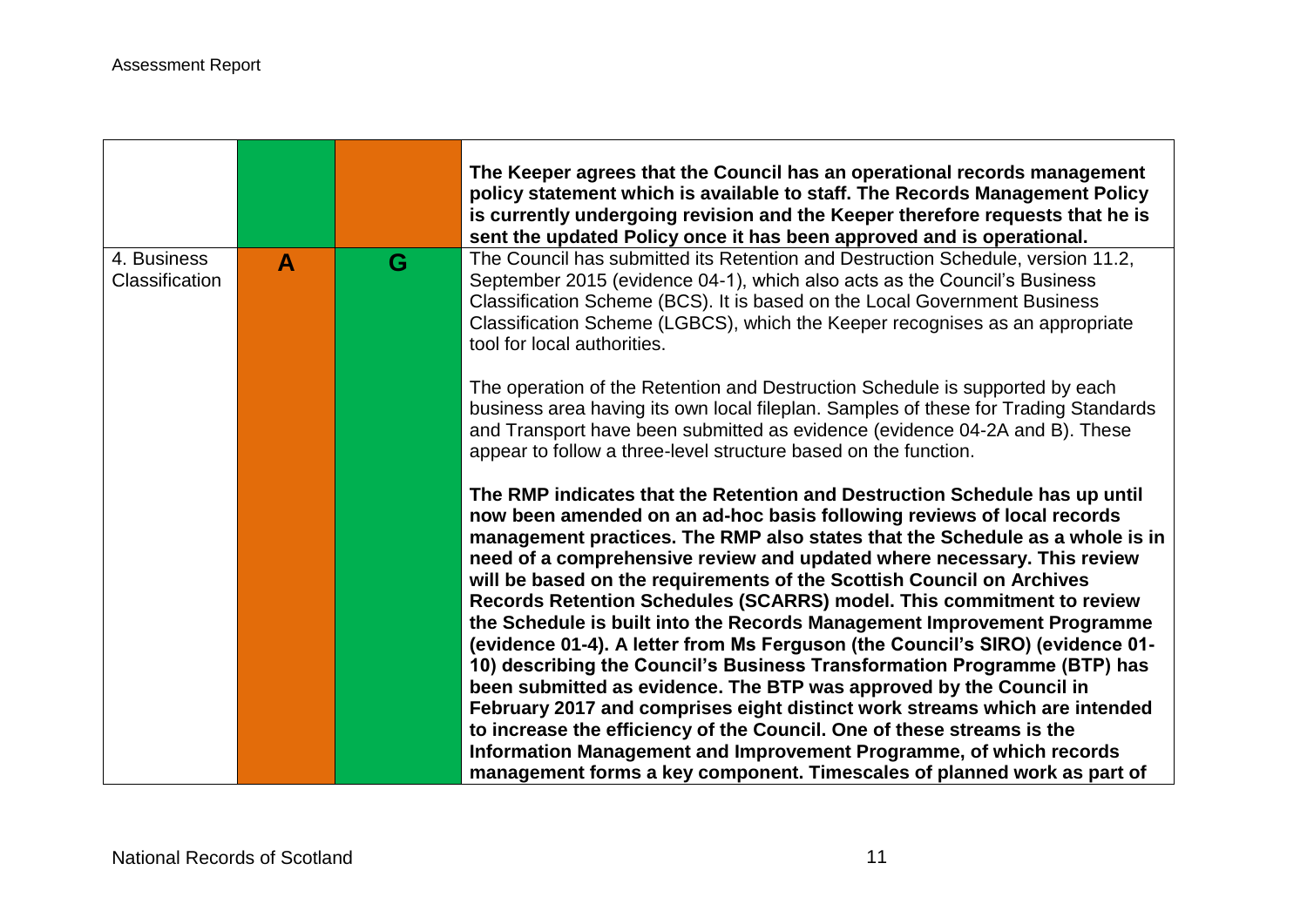|                                                         |              |   | the Information Management and Improvement Programme will become<br>clearer over the coming months. The Keeper requests that he is kept informed<br>of the development of the SMART plan which will assign timescales to the<br>programme of improvement.<br>The Keeper can agree this Element on an 'improvement model' basis. This<br>means that the authority has identified a gap in provision (in this case, the<br>lack of an operational BCS), and has evidenced how it intends to close this<br>gap. As part of this agreement, the Keeper will expect to be regularly updated<br>on the progress to close the identified gap and, in particular, informed of the<br>estimated date of completion of this work when this becomes known. |
|---------------------------------------------------------|--------------|---|-------------------------------------------------------------------------------------------------------------------------------------------------------------------------------------------------------------------------------------------------------------------------------------------------------------------------------------------------------------------------------------------------------------------------------------------------------------------------------------------------------------------------------------------------------------------------------------------------------------------------------------------------------------------------------------------------------------------------------------------------|
| 5. Retention<br>schedule                                | $\mathbf{A}$ | G | As the work to update the Council's retention schedules is closely aligned<br>with the development of a BCS, please see comments under Element 4.<br>The Keeper can agree this Element on an 'improvement model' basis. This<br>means that the authority has identified a gap in provision (in this case, the<br>lack of an operational retention schedule), and has provided the Keeper with<br>evidence of how it intends to close this gap. As part of this agreement, the<br>Keeper will expect to be regularly updated on the progress to close the<br>identified gap and also informed of the estimated date of completion of this<br>work when this becomes known.                                                                       |
| 6. Destruction<br>Arrangements<br>Compulsory<br>element | $\mathbf{A}$ | G | The Council has outlined the following procedures for destruction arrangements with<br>regards to:<br><b>Paper –</b> The RMP states that the Council does not have a formal destruction policy<br>but that the disposal of records takes place in line with the requirements set out in<br>the Records Management Guidelines and Handbook (evidence 06-1) and also<br>following advice from the Team Leader - Administration (see Element 2). Routine<br>destruction of paper confidential waste takes place using on-site shredders. The                                                                                                                                                                                                       |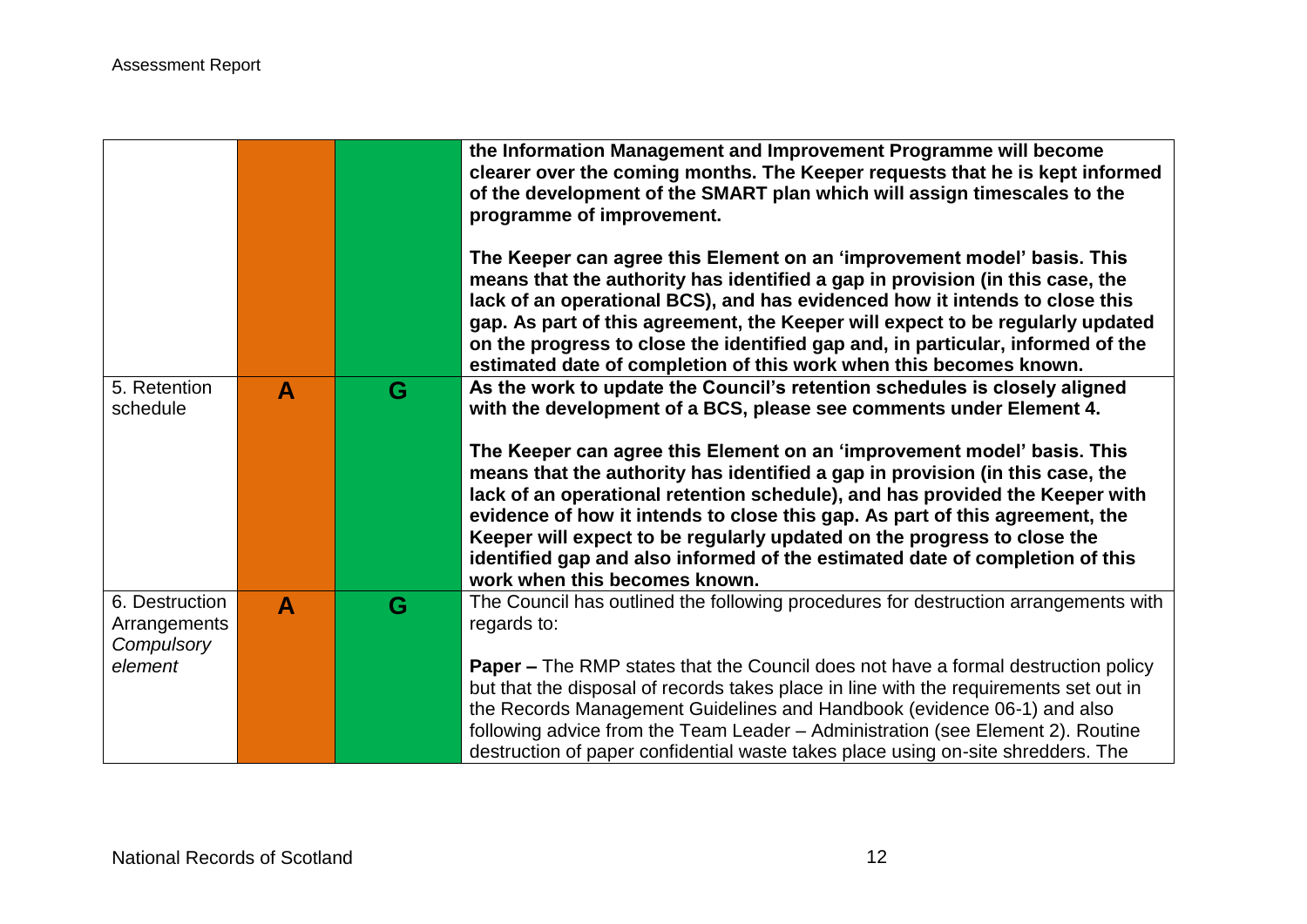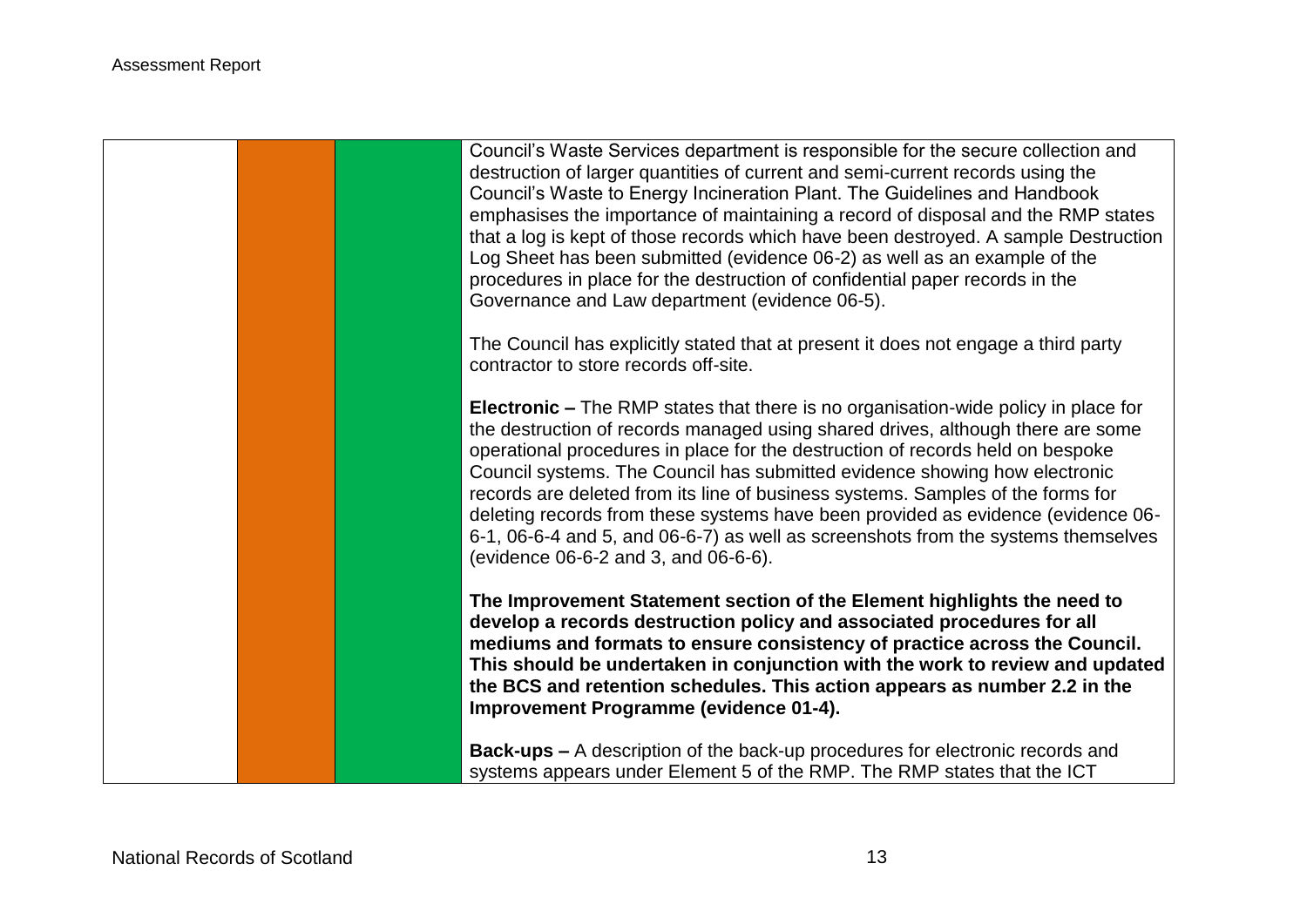|                                                       |   |   | department uses a combination of disks and tapes to back-up electronic information.<br>Disk-based back-ups are retained for nine days before being overwritten, however,<br>before the disks are overwritten they are backed up onto tape and depending upon<br>when this occurs weekly back-ups are retained for a month and monthly back-ups<br>are retained for a year, after which the tapes are wiped of data and re-used. These<br>back-ups cover all corporate servers. These arrangements are confirmed in the ICT<br>Corporate Backup Procedure and Checklists document (evidence 06-4). |
|-------------------------------------------------------|---|---|---------------------------------------------------------------------------------------------------------------------------------------------------------------------------------------------------------------------------------------------------------------------------------------------------------------------------------------------------------------------------------------------------------------------------------------------------------------------------------------------------------------------------------------------------------------------------------------------------|
|                                                       |   |   | <b>Hardware –</b> The RMP states that the Council's ICT department has a contract in<br>place with a commercial provider, COPE Ltd, for the destruction of obsolete<br>hardware. The ICT department removes the hard drive from the equipment, which is<br>then destroyed by the contractor, and destroys the hard drives periodically. A copy<br>of the letter agreeing these arrangements between the Council's ICT department<br>and the contractor has been provided (evidence 06-3).                                                                                                         |
|                                                       |   |   | The Keeper can agree this Element on an 'improvement model' basis. This<br>means that the authority has identified a gap in provision (the lack of a<br>corporate policy on the destruction of records, in particular for electronic<br>records managed on shared drives) and has identified the steps it intends to<br>take to close this gap. As part of this agreement the Keeper will need to be<br>kept updated on the progress of work to close the gap.                                                                                                                                    |
| 7. Archiving<br>and Transfer<br>Compulsory<br>element | G | G | The Council has identified its own Museum and Archive Service as the place of<br>deposit for records selected for permanent preservation. The Museum and Archive<br>operates under a charitable trust status and this relationship is governed by a<br>Minute of Agreement (evidence 07-1). This Minute of Agreement also contains the<br>Archives collection policy. As well as collecting Council records, Shetland Archives<br>collects material from local business, families and other organisations which detail<br>the history of the Shetland Islands.                                    |
|                                                       |   |   |                                                                                                                                                                                                                                                                                                                                                                                                                                                                                                                                                                                                   |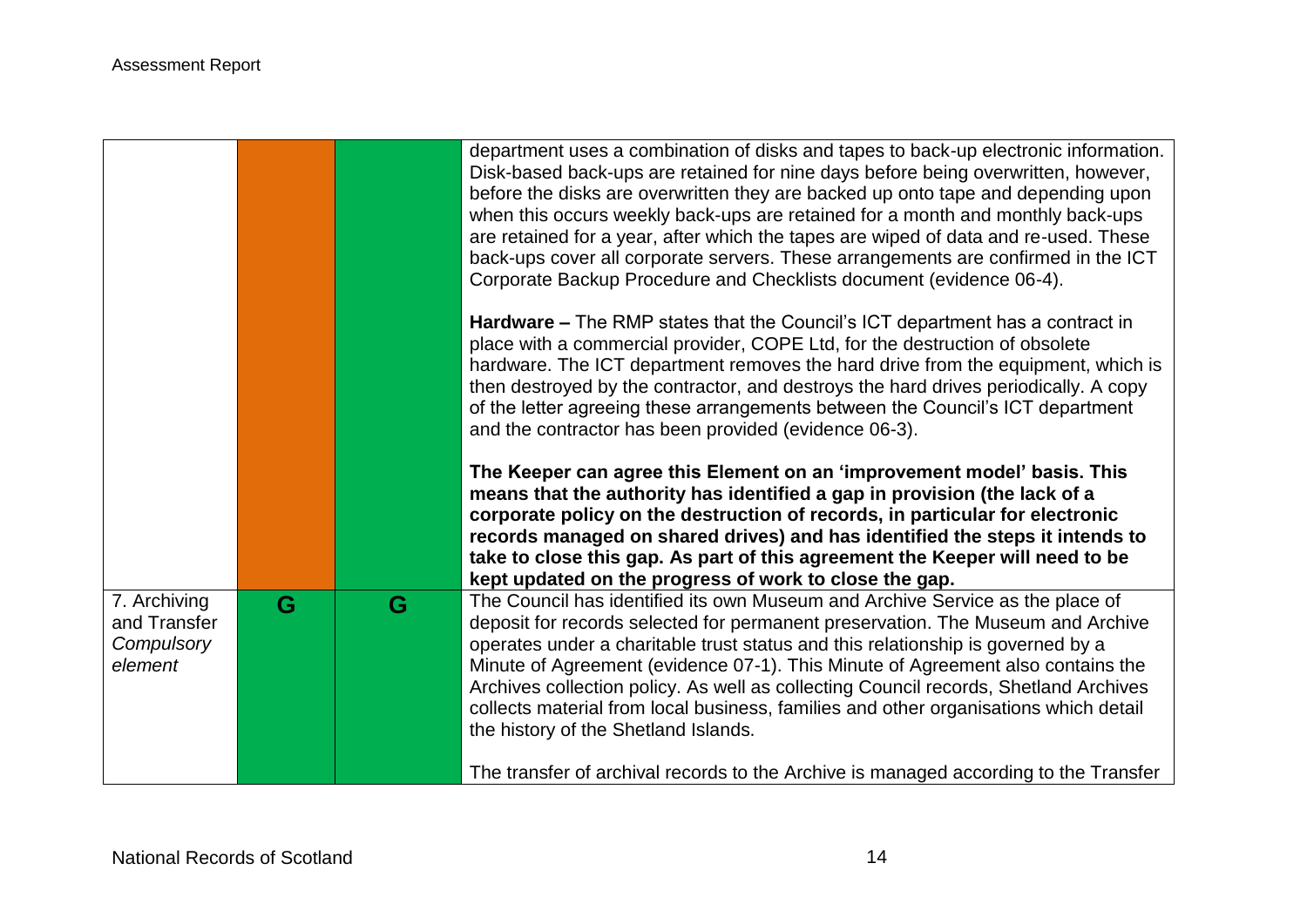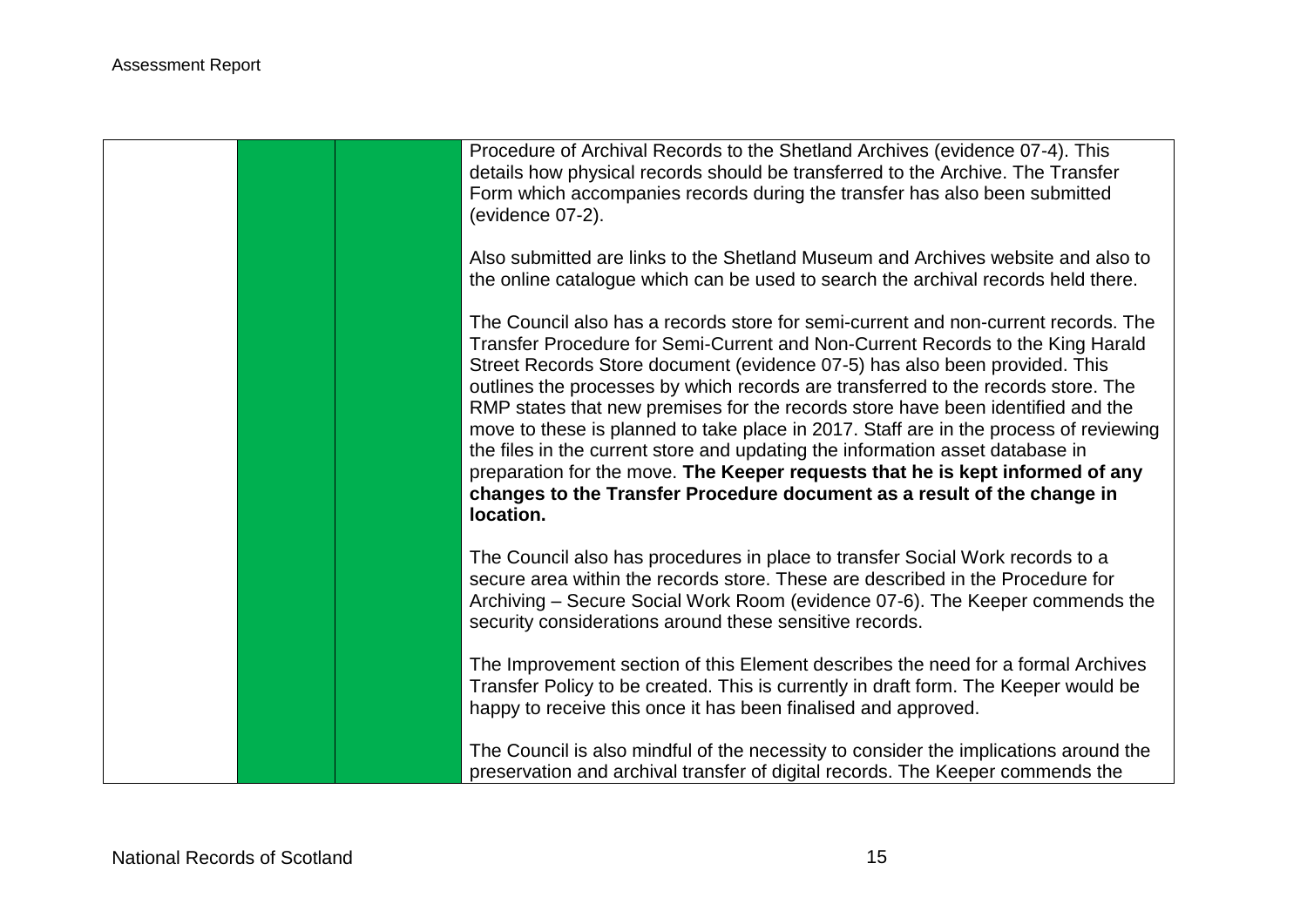|                                                     |   |   | recognition of this area as most public authorities, and presumably also the Council,<br>move towards a more electronic way of working.<br>The Keeper agrees that there are arrangements in place to allow the Council to<br>transfer records which have been selected for permanent preservation to an<br>appropriate archive.                                                                                                                                                                                                                                                                                                                                                                                                                                                                                                                             |
|-----------------------------------------------------|---|---|-------------------------------------------------------------------------------------------------------------------------------------------------------------------------------------------------------------------------------------------------------------------------------------------------------------------------------------------------------------------------------------------------------------------------------------------------------------------------------------------------------------------------------------------------------------------------------------------------------------------------------------------------------------------------------------------------------------------------------------------------------------------------------------------------------------------------------------------------------------|
| 8. Information<br>Security<br>Compulsory<br>element | A | G | The Council has submitted its ICT Security Policy, version 2.10, dated 06/10/2015<br>(evidence 08-1), which outlines the security measures in place to protect the<br>Council's electronic systems and information. The Policy describes the procedures<br>in place for controlling access to ICT systems, internet and email usage, mobile<br>phone and data devices, and also contains email usage guidelines as an appendix.<br>A screenshot has been submitted showing the location of the ICT Security Policy on<br>the Council's intranet (evidence 08-4). Additionally, when staff log in to their<br>computers they receive a message which requires them to confirm that they agree<br>to abide by the Policy. A screenshot of this has been supplied (evidence 08-5).<br>Also submitted as evidence are the Council's CCTV Mobile Unit procedures |
|                                                     |   |   | (evidence 08-2). This details the use of CCTV for the prevention and investigation of<br>anti-social behaviour and the protection of the information created as a result.                                                                                                                                                                                                                                                                                                                                                                                                                                                                                                                                                                                                                                                                                   |
|                                                     |   |   | The Improvement Statement of this Element states that although there are<br>policies and procedures in place for protecting electronic information, there is<br>nothing similar in place for non-electronic records. There are local<br>arrangements in place but the Council recognises the need for a<br>comprehensive approach in this area. The Council's Corporate Risk Register<br>(evidence 08-3) includes the risks associated with the management of<br>information. Section 4 of the RM Improvement Programme (evidence 01-4)<br>outlines a commitment to the development of an Information Security Policy,<br>the creation of policies for the reporting and management of information<br>security breaches, and the consideration of information management when                                                                               |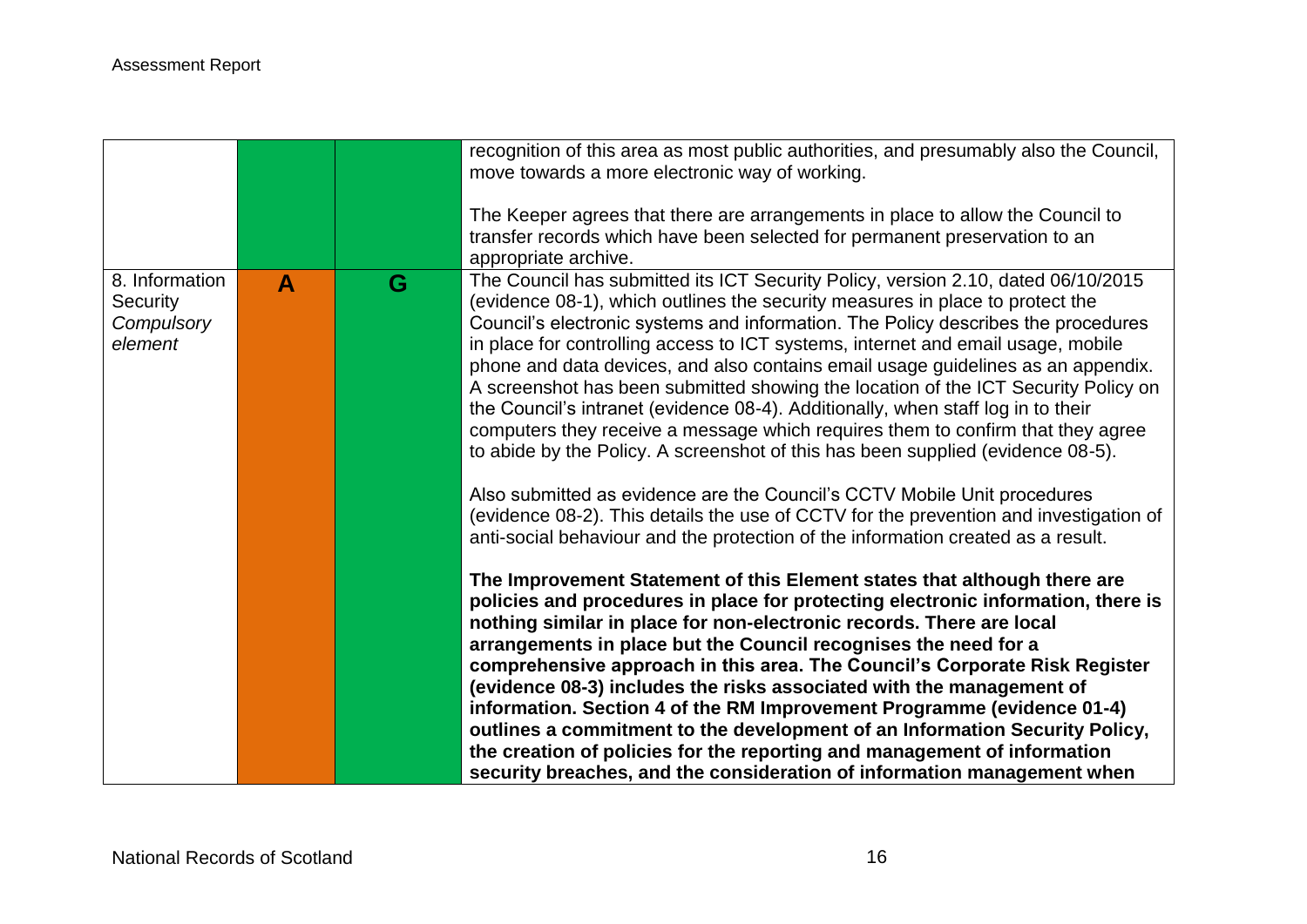|                       |   |   | undertaking new projects and procuring new systems. The RMP also states<br>that the work to develop a comprehensive corporate approach to the security<br>of all information forms part of the Information Management Improvement<br>Programme. The timescales around this work will become clearer over the<br>coming months.                                                                                                                                                                                                         |
|-----------------------|---|---|----------------------------------------------------------------------------------------------------------------------------------------------------------------------------------------------------------------------------------------------------------------------------------------------------------------------------------------------------------------------------------------------------------------------------------------------------------------------------------------------------------------------------------------|
|                       |   |   | Section 7.2 of the ICT Security Policy highlights the need for printed records to be<br>stored in a secure location. Evidence 07-6 has been submitted as an example of the<br>local provisions in place for sending social work records to secure long-term storage<br>in the Secure Social Work Room.                                                                                                                                                                                                                                 |
|                       |   |   | The Keeper can agree this Element on an 'improvement model' basis. This<br>means that the authority has identified a gap in provision (lack of<br>comprehensive Council-wide policies and procedures for the protection of<br>non-electronic records), but has identified how it intends to close this gap.<br>This agreement is dependent upon the Keeper being updated as this project<br>progresses, in particular, he will need to be informed of the timescales of this<br>improvement work as soon as these have been finalised. |
| 9. Data<br>Protection | G | G | The Council (Z6143805), Licensing Board (ZA089994) and ZetTrans (Z9487081)<br>are all separately registered as Data Controllers with the Information<br>Commissioner's Office. The Executive Manager - Governance and Law (see<br>Element 1) is also the Council's Data Protection Officer.                                                                                                                                                                                                                                            |
|                       |   |   | The Council has submitted its Data Protection Policy, dated 17 December 2014<br>(evidence 09-1) which describes its corporate approach to adhering to the<br>Principles of Data Protection. The Council has also submitted a screenshot showing<br>the location of the Policy on the intranet (evidence 09-7) showing that staff are able<br>to access it and are therefore aware of their responsibilities.                                                                                                                           |
|                       |   |   | The Data Protection Policy is published on the Council's website. The Keeper                                                                                                                                                                                                                                                                                                                                                                                                                                                           |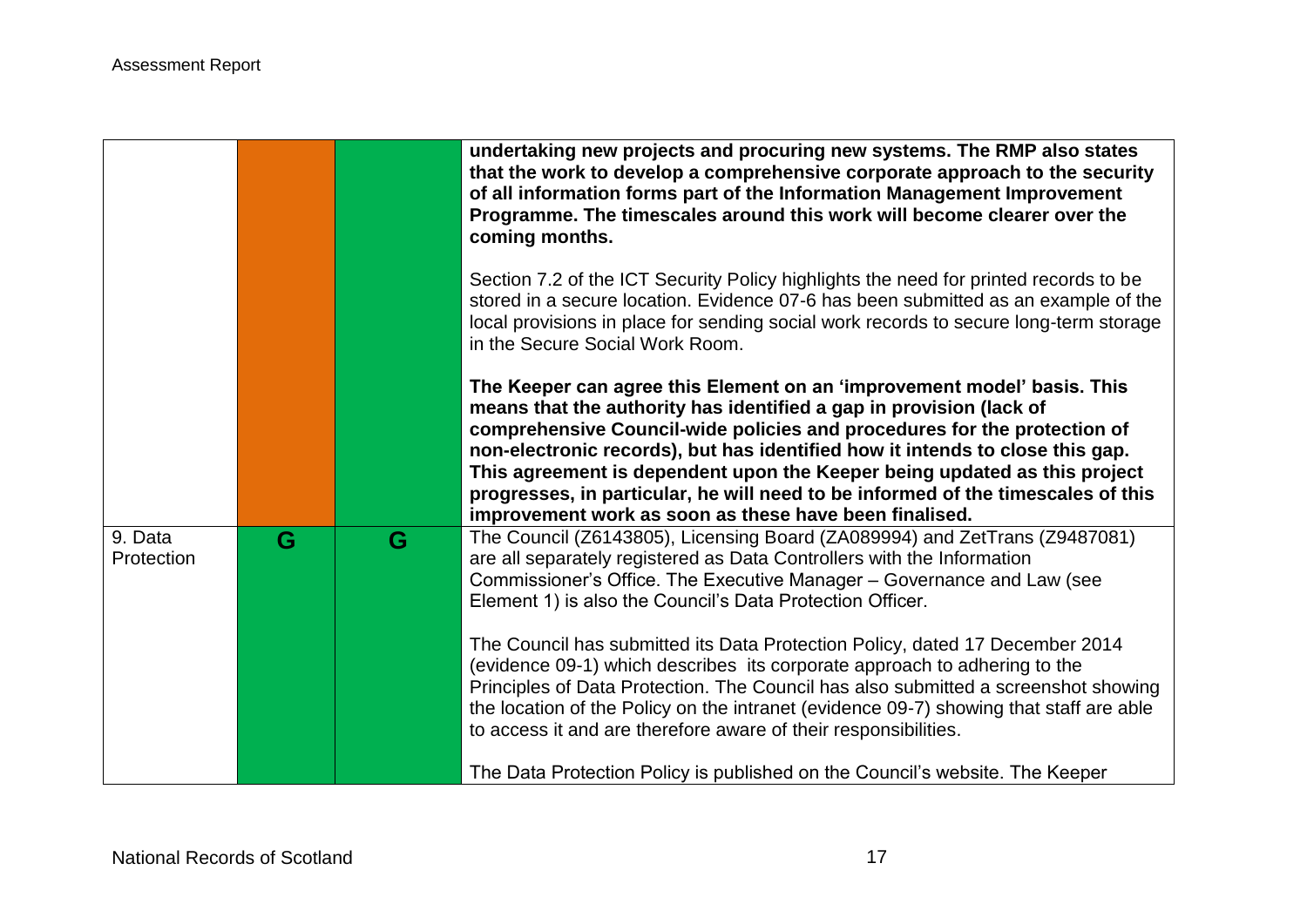|                            |   |   | commends this outward-facing approach.                                                                                                                                                                                                                                                                                                                                                                                               |
|----------------------------|---|---|--------------------------------------------------------------------------------------------------------------------------------------------------------------------------------------------------------------------------------------------------------------------------------------------------------------------------------------------------------------------------------------------------------------------------------------|
|                            |   |   | The website also provides information about submitting Subject Access Requests<br>(SARs). The Council has produced guidance for staff in dealing with these<br>(evidence 09-3) which is available on the intranet.                                                                                                                                                                                                                   |
|                            |   |   | The RMP states that there is a growing awareness of the implications of Data<br>Protection within the Council and this is reflected in the carrying out of Privacy<br>Impact Assessments (PIAs) for new projects which have an impact on personal<br>information. The Council has developed a template PIA using guidance form the<br>Information Commissioner's Office (evidence 09-4).                                             |
|                            |   |   | The Council has also submitted screenshots (evidence 09-5) of its iLearn training<br>platform. This includes a module on Data Protection.                                                                                                                                                                                                                                                                                            |
|                            |   |   | Also provided as evidence is a programme of events run by the Information<br>Commissioner's Office in conjunction with the Council in September 2015 (evidence<br>09-6). These were used primarily for raising the general level of awareness of Data<br>Protection for all staff, but also for the network of Data Protection contacts within<br>each department who are responsible for collating information in response to SARs. |
|                            |   |   | The Improvement Statement of this Element acknowledges that the Policy is<br>outdated and requires review and also that breach reporting procedures need to be<br>developed. The Keeper requests that he is sent these updated documents once<br>they are operational.                                                                                                                                                               |
|                            |   |   | The Keeper agrees that the Council is aware of its obligations under the Data<br>Protection Act 1998 and that staff are also aware of their responsibilities.                                                                                                                                                                                                                                                                        |
| 10. Business<br>Continuity | G | G | The RMP states that the Council has a lead role in emergency planning across the<br>Shetland Islands Area and works with a number of partner organisations. A website                                                                                                                                                                                                                                                                |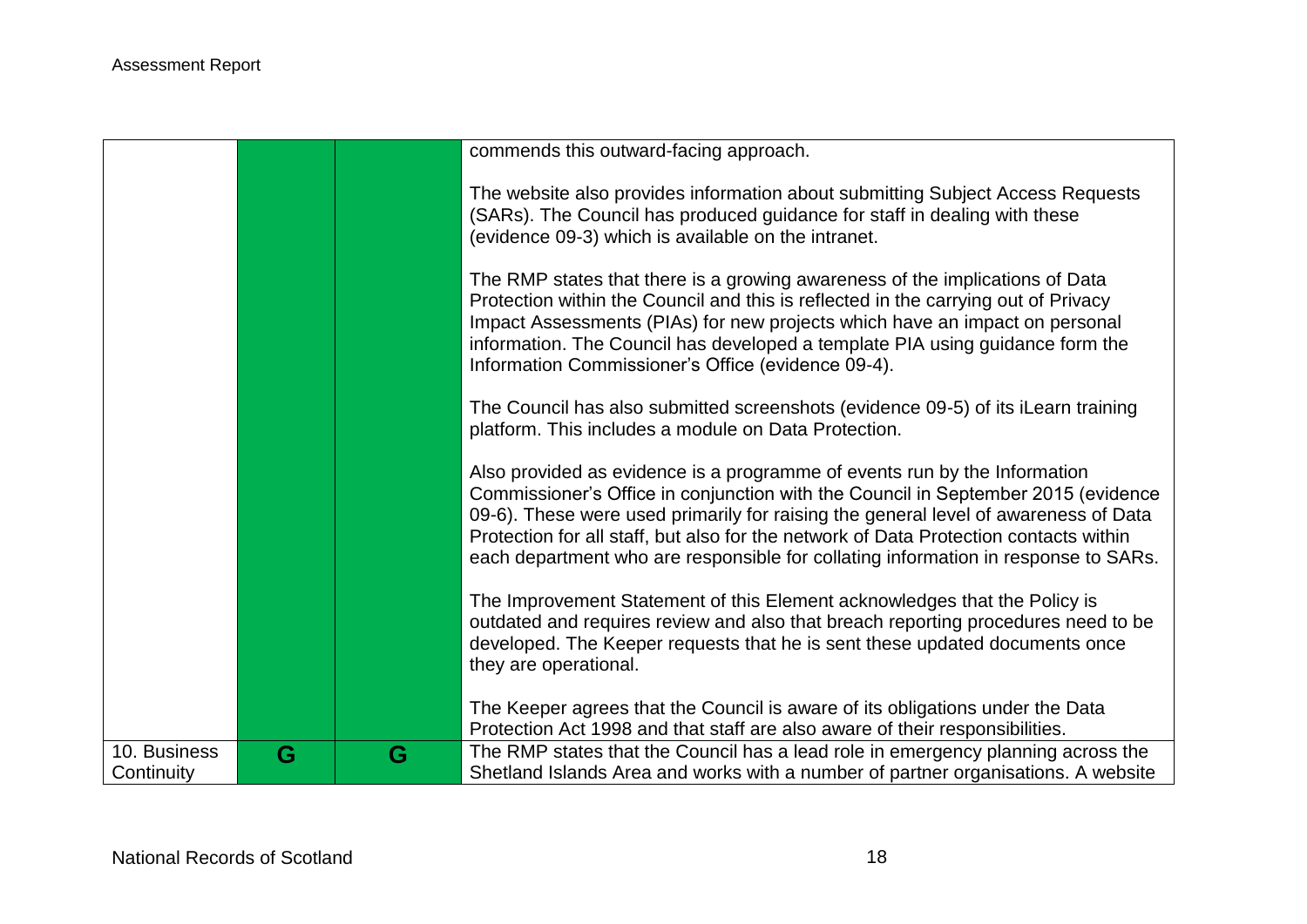| and Vital<br>Records |                  |   | providing business continuity planning advice is maintained by the Council<br>http://www.shetlandcontinuity.co.uk/                                                                                                                                                                                                                                                                                                                                                                                                                                                         |
|----------------------|------------------|---|----------------------------------------------------------------------------------------------------------------------------------------------------------------------------------------------------------------------------------------------------------------------------------------------------------------------------------------------------------------------------------------------------------------------------------------------------------------------------------------------------------------------------------------------------------------------------|
|                      |                  |   | The RMP also states that all services within the Council have their own Business<br>Continuity Plans (BCPs) in place, which are regularly reviewed and training is<br>provided in their operation. The Council's Emergency and Resiliency Planning<br>Service is responsible for the provision of training and for co-ordinating the Council's<br>procedures. A sample BCP for the Economic Development Service has been<br>submitted (evidence 10-6).                                                                                                                     |
|                      |                  |   | Also submitted as evidence are reports from the Emergency Planning and<br>Resilience Officer to the Audit and Scrutiny Committee (evidence 10-2) on progress<br>made with business continuity management, in particular the appointment of a third-<br>party to contractor to assist with this. Also supplied as evidence are the slides of a<br>training event on vital records (evidence 10-3).                                                                                                                                                                          |
|                      |                  |   | The Council have also provided their Vital Records Decision Tree (evidence 10-4)<br>which is a useful tool for determining which records need to be identified as vital.<br>This can be used to develop the Recovery Plan for Vital Records (evidence 10-5)<br>which will be incorporated into the BCPs of service areas. The Keeper commends<br>the consideration of vital records in the business continuity planning process and<br>requests that he is sent a sample of a revised BCP reflecting these proposed<br>changes in order to keep the submission up to date. |
|                      |                  |   | The Keeper agrees that there are procedures in place to allow the Council to<br>resume its business in the event of a disaster and that consideration has been given<br>to the identification and protection of vital records.                                                                                                                                                                                                                                                                                                                                             |
| 11. Audit trail      | $\blacktriangle$ | G | The RMP states that at present the Council has no organisation-wide approach to<br>audit trail provision, in terms of document naming conventions and version control.<br>Document control is undertaken on an ad-hoc basis.                                                                                                                                                                                                                                                                                                                                               |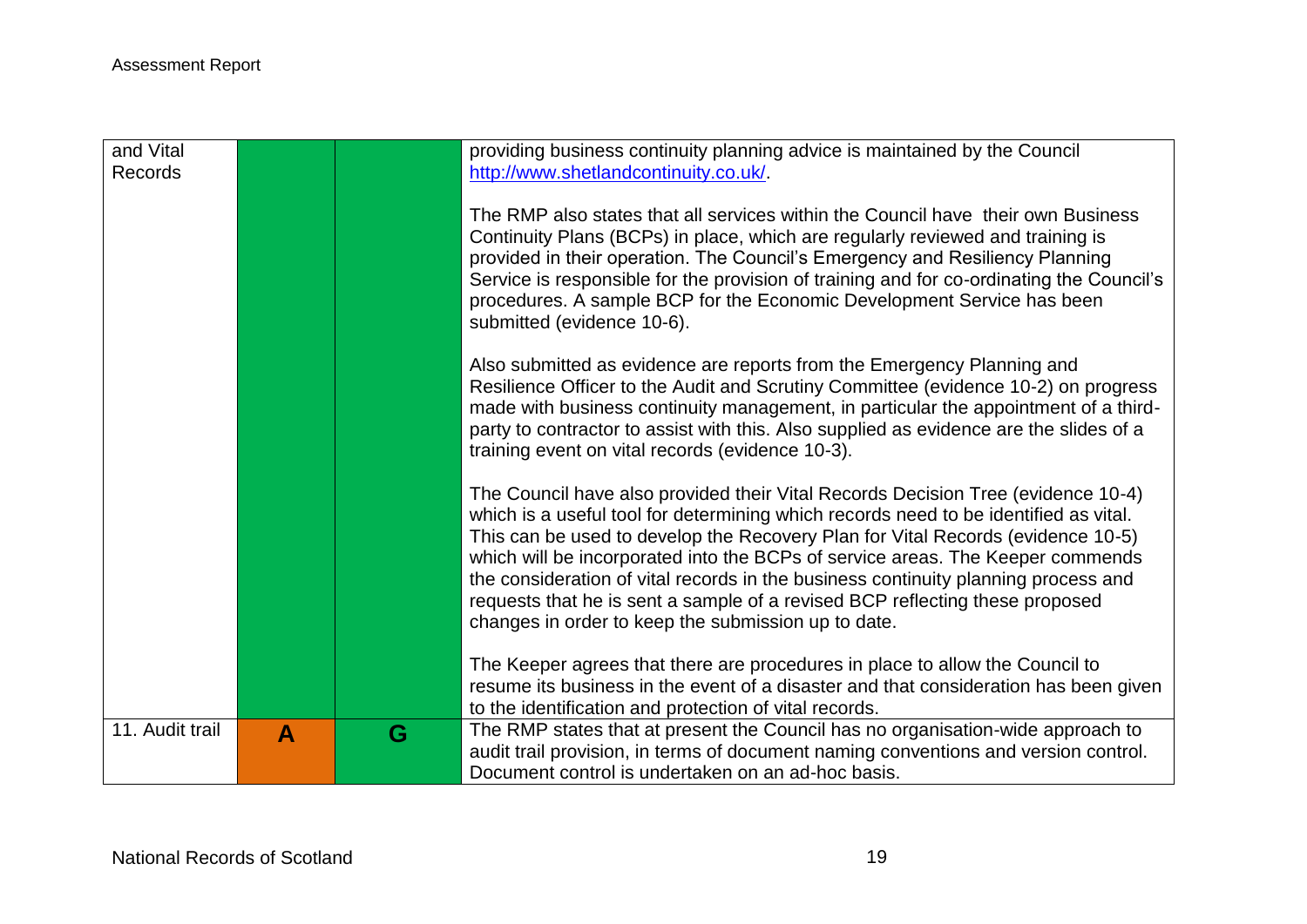÷

 $\Gamma$ 

|                                               |   |   | There are areas of good practice within the Council as the RMP states that most<br>departments have a file tracking system in place for paper records. A sample of the<br>procedures in place in the Governance and Law Service has been provided<br>(evidence 11-1) and also the procedures for dealing with Licensing Applications<br>(evidence 11-3).<br>The RMP also states that there are some bespoke IT systems which have audit trail<br>functionality built into them. SharePoint will be used to develop the Council's intranet<br>but is currently used by some services to manage their documents. A sample of the<br>audit trail functionality provided by the SharePoint system has been supplied<br>(evidence 11-2). |
|-----------------------------------------------|---|---|-------------------------------------------------------------------------------------------------------------------------------------------------------------------------------------------------------------------------------------------------------------------------------------------------------------------------------------------------------------------------------------------------------------------------------------------------------------------------------------------------------------------------------------------------------------------------------------------------------------------------------------------------------------------------------------------------------------------------------------|
|                                               |   |   | The Council recognises that considerable improvement is required in this area<br>and has identified specific actions to undertake this, including linking<br>departmental file plans with the BCS, developing corporate policies around<br>the use of file naming conventions, version control and file tracking, and also<br>the development of a strategy for the introduction of an Electronic Document<br>and Records Management System (EDRMS). These actions are built into the<br><b>Improvement Programme.</b><br>The Keeper can agree this Element on an 'improvement model' basis. This                                                                                                                                   |
|                                               |   |   | means that the authority has identified a gap in provision (lack of<br>comprehensive Council-wide policies and procedures for the tracking of<br>records), but has identified how it intends to close this gap. This agreement is<br>dependent upon the Keeper being updated as this project progresses.                                                                                                                                                                                                                                                                                                                                                                                                                            |
| 12.<br>Competency<br>Framework<br>for records | G | G | Objective 4.5 of the Records Management Policy (evidence 12-5) highlights the<br>Council's commitment to ensure that relevant staff receive appropriate training in<br>order to carry out records management obligations. This commitment is supported<br>by the Staff Development Policy (evidence 12-1) and the Employ Review and                                                                                                                                                                                                                                                                                                                                                                                                 |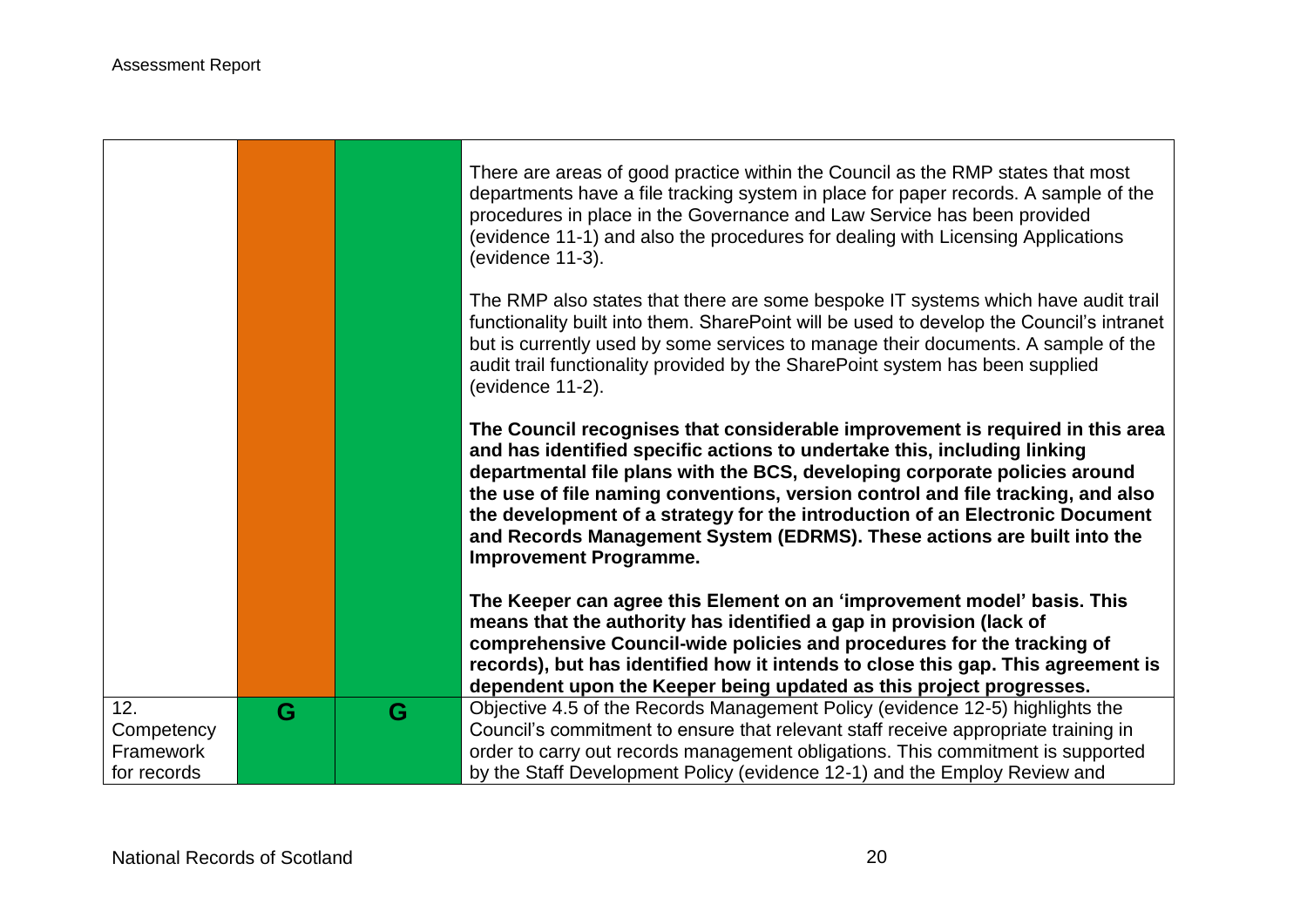| management<br>staff |  | Development Policy (evidence 12-2) which detail the Council's approach to the<br>training and development of its staff.                                                                                                                                                                                                                                                                                                                                                                                                                                                                                      |
|---------------------|--|--------------------------------------------------------------------------------------------------------------------------------------------------------------------------------------------------------------------------------------------------------------------------------------------------------------------------------------------------------------------------------------------------------------------------------------------------------------------------------------------------------------------------------------------------------------------------------------------------------------|
|                     |  | The Council has also submitted its Competency Framework (evidence 12-3). This<br>contains a competency 'Using and Managing Resources Efficiently and Effectively'<br>which includes the management of the Council's information resources at a variety<br>of levels.                                                                                                                                                                                                                                                                                                                                         |
|                     |  | The Team Leader - Administration's Job Profile (see Element 2) has been<br>submitted (evidence 02-1A) showing that compliance with the Council's RMP and<br>the PRSA is a key component of her role. The Committee Assistant's Job Profile<br>(evidence 02-1B) also shows a responsibility for developing a RM action plan. The<br>Committee Officer (evidence 02-1C) also has a role in assisting the Records<br>Manager.                                                                                                                                                                                   |
|                     |  | All staff have access to online information governance training, in particular around<br>Data Protection and Freedom of Information. Screenshots have been submitted to<br>show how this is provided (evidence 09-5). The Team Leader – Administration's<br>certificates for completing this training have also been submitted (evidence 12-4).                                                                                                                                                                                                                                                              |
|                     |  | The RM Improvement Programme states that the Council intends to ensure<br>that information management skills are reflected in staff objectives as part of<br>a competency framework specifically for information management roles. Also<br>mentioned in the Improvement Programme is the intention to develop a<br>programme of information governance training to be delivered to staff at<br>induction and also as part of their core development. The Keeper commends<br>the intention to improve the level of provision in this area and requests that he<br>is kept updated as this work moves forward. |
|                     |  | The Keeper agrees that the individual identified as having responsibility for records                                                                                                                                                                                                                                                                                                                                                                                                                                                                                                                        |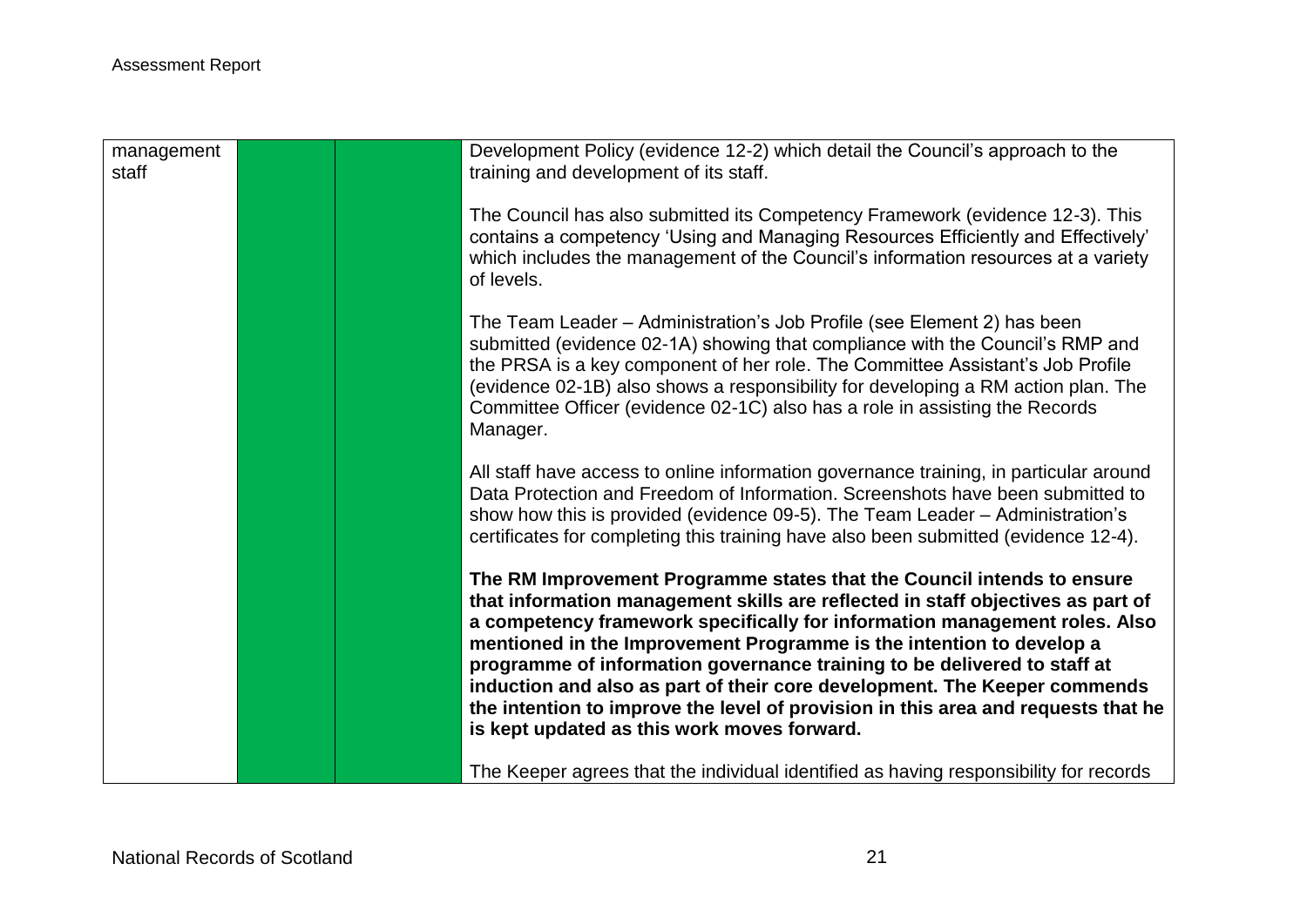|                                 |   |   | management within the Council, Licensing Board and ZetTrans (see Element 2) has<br>this formally recognised in their job description.                                                                                                                                                                                                                                                                                                                                                                                                                                                                     |
|---------------------------------|---|---|-----------------------------------------------------------------------------------------------------------------------------------------------------------------------------------------------------------------------------------------------------------------------------------------------------------------------------------------------------------------------------------------------------------------------------------------------------------------------------------------------------------------------------------------------------------------------------------------------------------|
| 13.<br>Assessment<br>and Review | A | G | The Council has stated that the RMP will be subject to an annual review, with more<br>frequent reviews carried out if required. The reviews will be managed by the<br>Executive Manager – Governance and Law (see Element 1) through the Information<br>Governance Board and reported to the Council through the internal Performance<br>and Improvement Framework.                                                                                                                                                                                                                                       |
|                                 |   |   | At present, audits of provision are done on an ad-hoc basis or when an issue has<br>arisen, for example, around the application of retention decisions. A sample of one<br>of these audits around retention and destruction has been supplied (evidence 13-1).<br>One of the issues identified is that there are no procedures in place to allow the<br>systemic destruction of electronic records (see Element 6).                                                                                                                                                                                       |
|                                 |   |   | Also submitted is a sample of a self-assessment questionnaire (evidence 13-2)<br>which was completed prior to the development of the RMP.                                                                                                                                                                                                                                                                                                                                                                                                                                                                 |
|                                 |   |   | The Information Management Improvement Programme contains a<br>commitment to develop a formal assessment and review process. This work<br>will be undertaken with the assistance of the Council's Chief Internal Auditor<br>and the assurances given under the RMP will be afforded the same status as<br>other governance assurances provided by the Council's Internal Audit<br>Service, such as the financial and accounting and decision-making processes.<br>The Keeper commends this approach and requests that he is kept informed<br>on the progress of developing a formal assessment mechanism. |
|                                 |   |   | The Keeper can agree this Element on an 'improvement model' basis. This<br>means that the authority has identified a gap in provision (the lack of a formal<br>method for assessing and reviewing the RMP) and has identified how it<br>intends to close the gap. As part of this agreement the Keeper expects to be                                                                                                                                                                                                                                                                                      |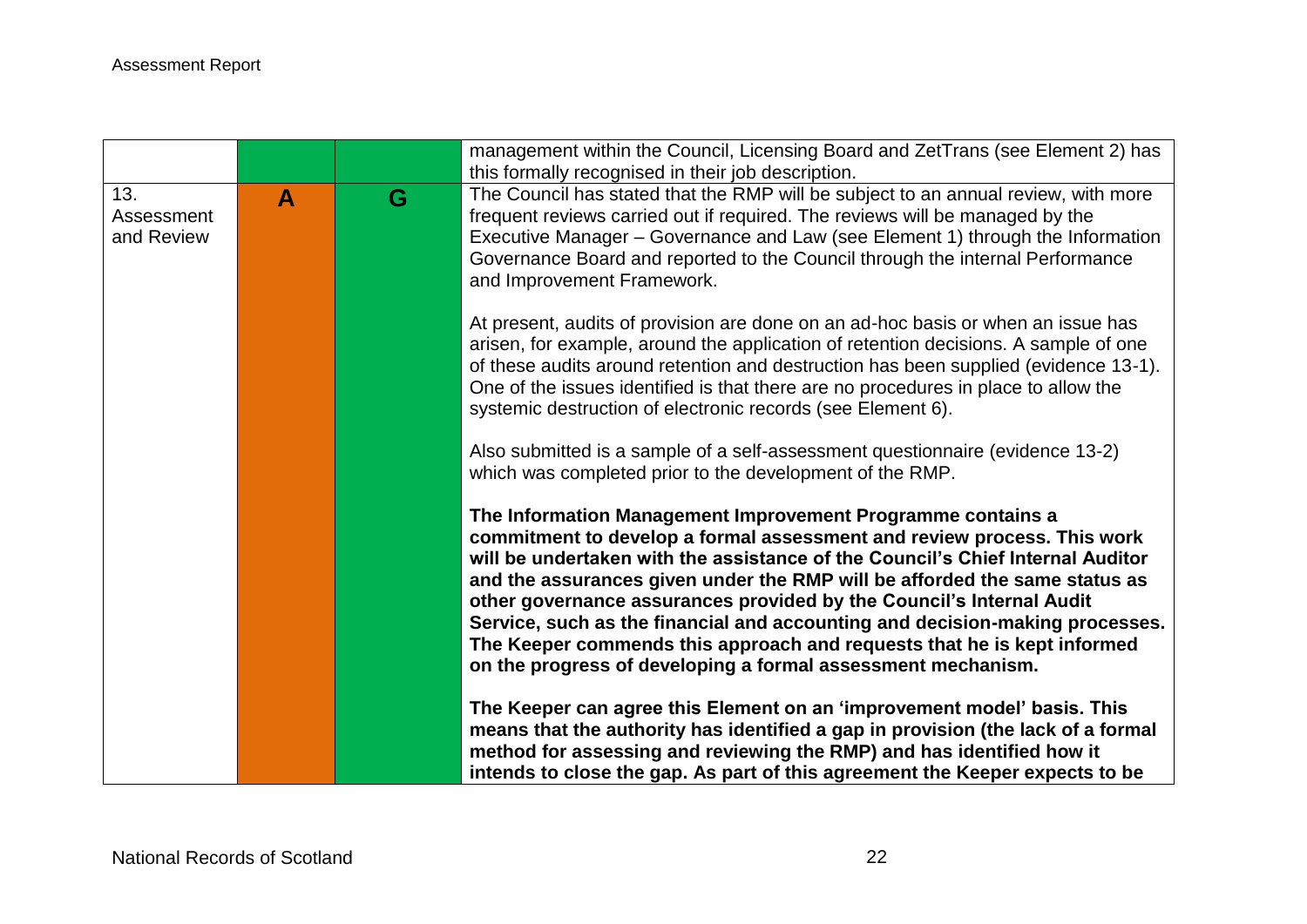|                           |   |   | regularly updated on the progress of work to close the gap.                                                                                                                                                                                                                                                                                                                                                                                                                                                                                                                                                                                                                                                                                                                                                                                                                                                        |
|---------------------------|---|---|--------------------------------------------------------------------------------------------------------------------------------------------------------------------------------------------------------------------------------------------------------------------------------------------------------------------------------------------------------------------------------------------------------------------------------------------------------------------------------------------------------------------------------------------------------------------------------------------------------------------------------------------------------------------------------------------------------------------------------------------------------------------------------------------------------------------------------------------------------------------------------------------------------------------|
| 14. Shared<br>Information | G | G | The Council is part of the Shetland Data Sharing Partnership which consists of<br>membership from the Council, NHS Shetland, Police Scotland and Voluntary Action<br>Scotland. The Partnership's Terms of Reference have been supplied (evidence 14-<br>4). The minutes of a meeting of the Partnership from October 2015 have been<br>provided (evidence 14-5).                                                                                                                                                                                                                                                                                                                                                                                                                                                                                                                                                   |
|                           |   |   | The Council has developed a Data Sharing Policy for the sharing of information with<br>NHS Shetland, Northern Constabulary and Voluntary Action Shetland, in the<br>Shetland Islands (evidence 14-1). This is based in the Information Commissioner's<br>Office Data Sharing Code of Practice and covers both systematic and one-off data<br>sharing arrangements. It also covers the governance of the information being<br>shared. Also submitted is an Addendum to the Policy (evidence 14-6) reflecting the<br>change in name of Northern Constabulary to Police Scotland in 2013. The Data<br>Sharing Policy will be reviewed in June 2017 to reflect changes as part of the Health<br>and Social Care Integration. Should there be any substantive changes to the Policy<br>as a result of the review the Keeper requests that he is sent a copy of the revised<br>Policy to keep the submission up-to-date. |
|                           |   |   | The Policy provides a framework for entering into individual information sharing<br>partnerships. A sample agreement between the Council and a housing association<br>has been supplied (evidence 14-2).                                                                                                                                                                                                                                                                                                                                                                                                                                                                                                                                                                                                                                                                                                           |
|                           |   |   | Any new projects involving personal information are subject to a PIA. A sample<br>relating to the Shetland Learning Partnership has been submitted (evidence 14-3).                                                                                                                                                                                                                                                                                                                                                                                                                                                                                                                                                                                                                                                                                                                                                |
|                           |   |   | The Improvement Statement section of this Element highlights a desire by the<br>Council to improve the provisions for sharing information, not just personal<br>information, within the Council. Although this Element relates to the sharing of<br>information with other bodies, the Keeper commends this proactive approach.                                                                                                                                                                                                                                                                                                                                                                                                                                                                                                                                                                                    |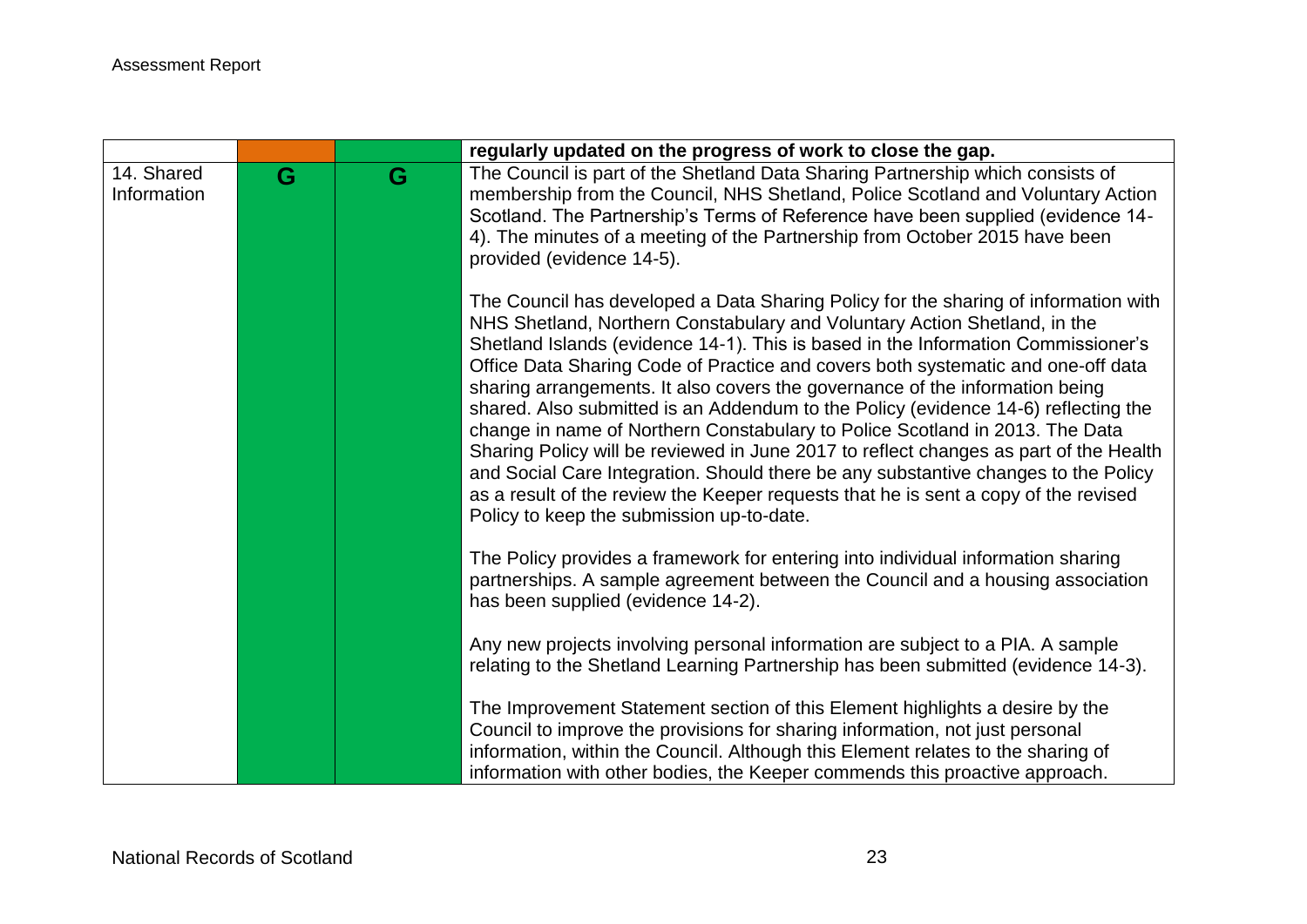|                             |                  |   | The Keeper agrees that there are procedures in place to share information securely<br>with other organisations when required.                                                                                                                                                                                                                                                                                                                                                                                                                                                                                                                                                                                                                                                                                                                                                        |
|-----------------------------|------------------|---|--------------------------------------------------------------------------------------------------------------------------------------------------------------------------------------------------------------------------------------------------------------------------------------------------------------------------------------------------------------------------------------------------------------------------------------------------------------------------------------------------------------------------------------------------------------------------------------------------------------------------------------------------------------------------------------------------------------------------------------------------------------------------------------------------------------------------------------------------------------------------------------|
| 15. Third<br><b>Parties</b> | $\blacktriangle$ | G | The RMP states that the Council contracts out some of its functions to third party<br>organisations. Service Level Agreements and contracts with these third party<br>providers contain reference to the Data Protection Act 1998 and the Freedom of<br>Information (Scotland) Act 2002 so that these providers are aware of the Council's<br>obligations under these pieces of legislation. A template contract has been supplied<br>(evidence 15-1) showing these.                                                                                                                                                                                                                                                                                                                                                                                                                 |
|                             |                  |   | The Improvement Statement included under this Element states that the<br>Council recognises the need to ensure that contractors carrying out one of<br>the Council's functions have provisions in place to ensure that they create<br>and manage public records in accordance with the requirements of the<br>Council. The Council intends to include this into its Information Management<br>Improvement Programme, in particular, the assessment of a contractor's<br>capability to manage records at the procurement stage. Agreements and<br>contracts will be created and amended at the next review stage to include<br>appropriate clauses relating to the creation and management of public<br>records on behalf of the Council and also what happens to that information at<br>the end of the contract. Timescales for this work will be developed in the<br>coming months. |
|                             |                  |   | The Keeper can agree this Element on an 'Improvement Model' basis. This<br>means that the authority has identified a gap in provision (the lack of<br>contractual arrangements to ensure that third parties have appropriate<br>measures in place to manage records created on behalf of the Council while<br>carrying out its functions) and has provided information about how it intends<br>to close this gap. As part of this agreement the Keeper will need to be updated<br>as this work progresses.                                                                                                                                                                                                                                                                                                                                                                           |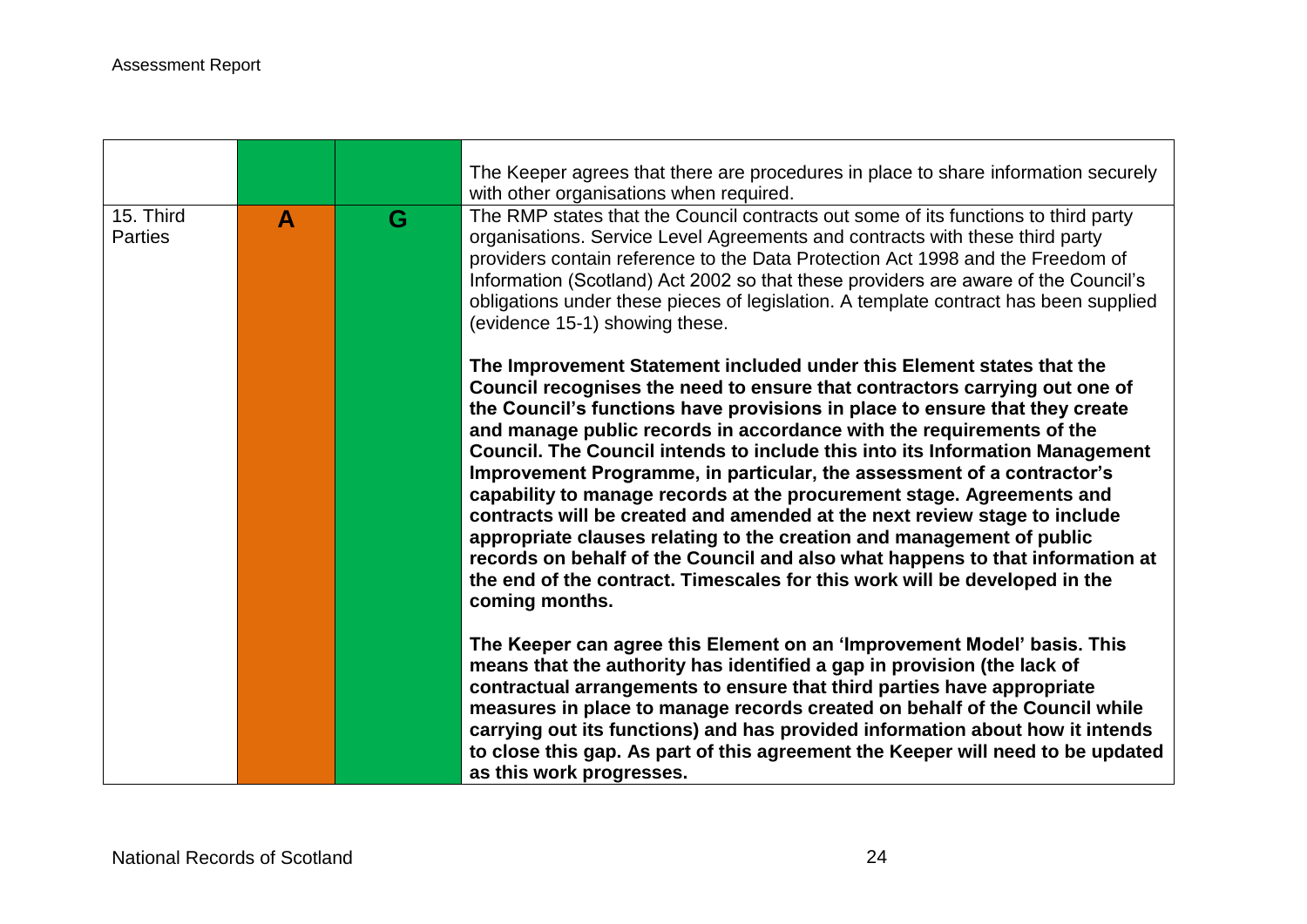## **6. Keeper's Summary**

Elements 1-14 that the Keeper considers should be in a public authority records management plan have been properly considered by Shetland Islands Council, Shetland Islands Area Licensing Board and ZetTrans. Policies and governance structures are in place to implement the actions required by the plan.

### **7. Keeper's Determination**

Based on the assessment process detailed above, the Keeper agrees the RMP of Shetland Islands Council, Shetland Islands Area Licensing Board and ZetTrans.

The Keeper recommends that Shetland Islands Council, Shetland Islands Area Licensing Board and ZetTrans should publish its agreed RMP as an example of good practice within the authority and the sector.

This report follows the Keeper's assessment carried out by,

…………………………………… …………………………………

S waar

Rhart Fathry m

**Pete Wadley <b>Robert Fotheringham** Public Records Officer Public Records Officer